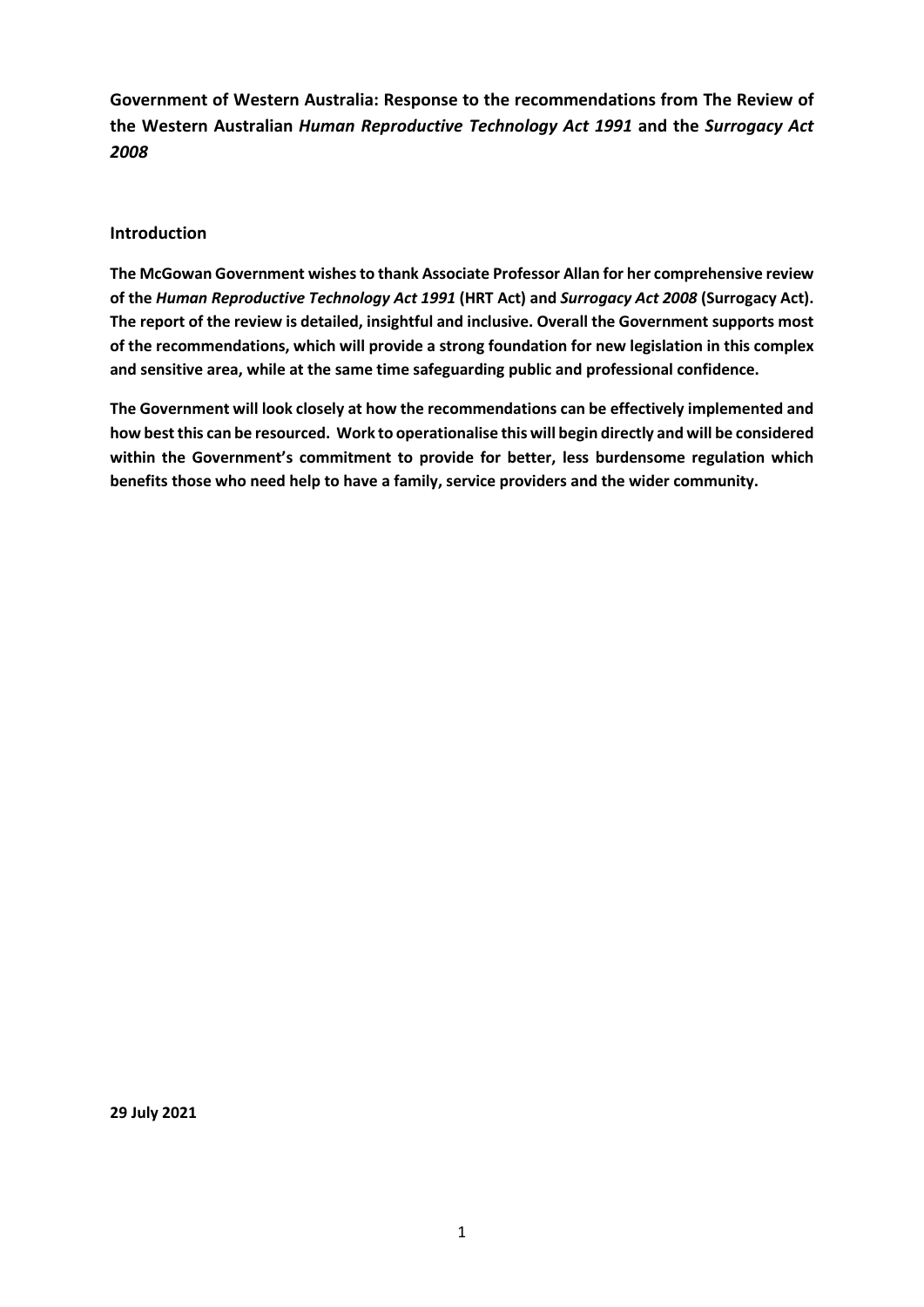# **Response to the recommendations from The Review of the Western Australian** *Human Reproductive Technology Act 1991* **and the** *Surrogacy Act 2008* **(Part 1)**

# **Recommendation 1**

Provision should be made in the *HRT Act* and *Surrogacy Act* for review of their operation and effectiveness every five years after the date of the report from the last review being received by the Minister.

# **Recommendation 2**

The *HRT Act*, HRT Regulations, and HRT Directions be revised and/or repealed to create a co-regulatory system for the governance of assisted reproductive technology (ART) including setting the parameters for ART practice in Western Australia, implementing principles of cooperation and responsive regulation in the carrying out of the Department of Health's (DoH) regulatory functions, and attending to matters discussed in the review of the *HRT Act* and *Surrogacy Act*.

# **Recommendation 3**

The framework legislation provides overarching principles that emphasise:

- the paramountcy of the health and welfare of any child to be born as a result of ART
- the health and safety of those accessing ART, donors and surrogate mothers
- principles of non-discrimination
- the values of non-commercialisation of human reproductive materials or capabilities.

# **Recommendation 4**

The framework legislation provides that:

- conditions of registration may be applied to all clinics/practitioners or be responsive to a clinic's practices if required (for example, if a clinic fails to meet Reproductive Technology Accreditation Committee (RTAC) standards, registration might be limited to six months instead of a year with requirements that the clinic address the issue)
- directives may be issued by the Minister from time to time as the need arises, informed by advice received from the new body, research, or broader consultation to allow for responsive and flexible regulation.

# **Recommendation 5**

The Reproductive Technology Council (RTC) be abolished and a new 'body' be established whose role is to:

- provide the Minister/Director General (DG) of the DoH with information regarding any research that may inform regulation and governance of ART
- advise the Minister/DG of the DoH regarding medical, social, scientific, ethical, legal, and moral issues arising from ART and any necessary directives/conditions of registration needed to clarify acceptable practice in Western Australia.

# **Recommendation 6**

The advisory body's membership include in addition to membership reflective of the current RTC at least a donor of gametes/embryos, a recipient of ART, a person born as a result of donor-conception, and that each membership role be represented by one person each.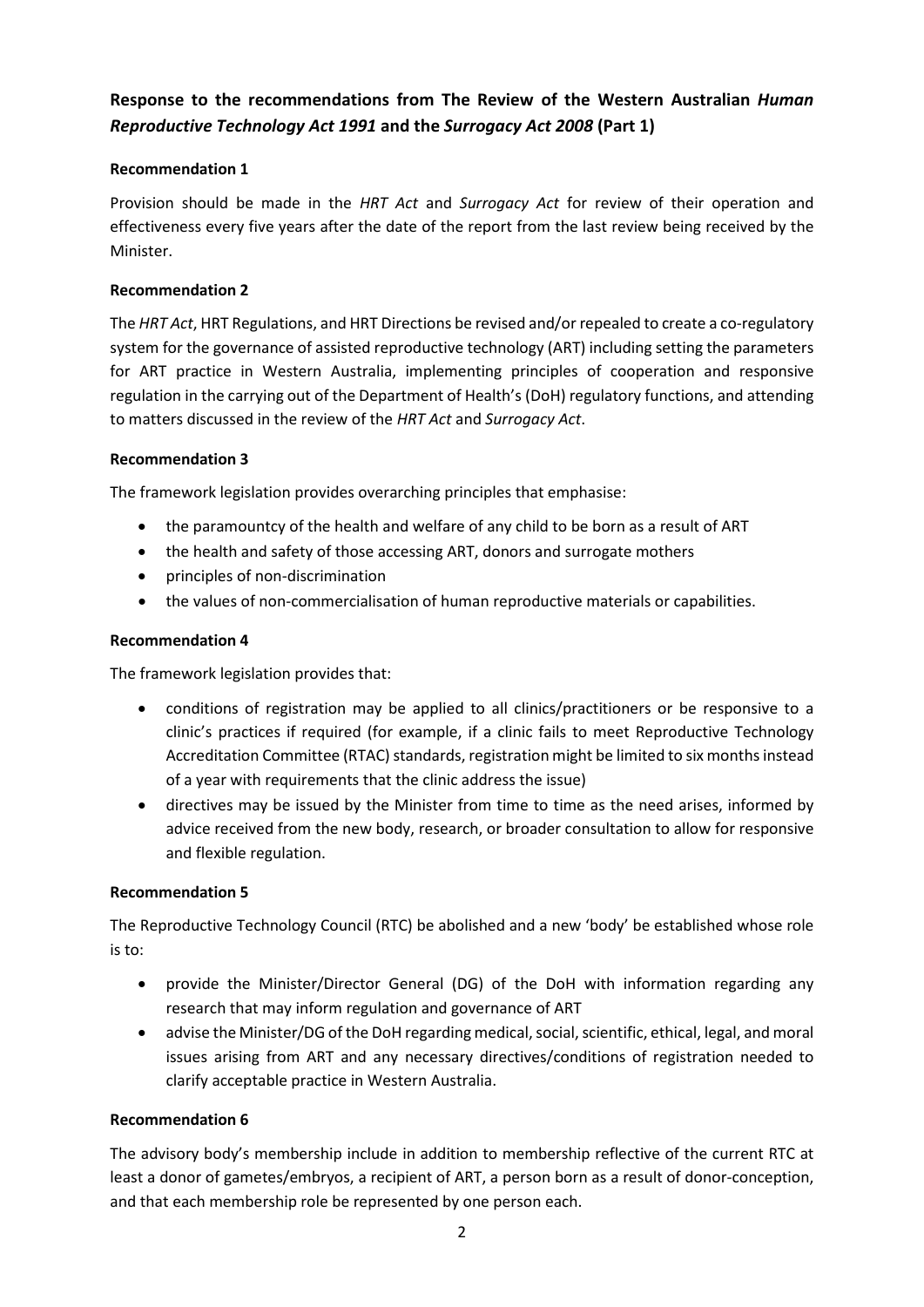The advisory body's membership should be rotated every three years to allow other members of the public and professions to participate and that reappointments should only occur if there is no other person who has expressed interest in being on the advisory body.

### **Recommendation 8**

That the current committees of the RTC should be discharged and their functions repealed. This should occur alongside recommended changes to the *HRT Act* regarding licensing, storage periods, posthumous use of gametes and PGD (Function of the scientific advisory committee will continue within the broader remit of the new advisory body functions).

### **Recommendation 9**

Requirements for 'approved counsellor' status be repealed, and all references to 'approved counsellor' be amended to counsellor. That counsellors be appropriately qualified AHPRA registered mental health professionals (for example, a psychologist) or equivalent (for example, a suitably degree qualified social worker).

### **Recommendation 10**

The Minister/DG/DoH should:

- a) provide information to the public and health professionals regarding what is permissible under the Act
- b) receive from clinics a copy of the RTAC audit and any recommendations for improvement, and any further reports necessary to inform the Minister/DG of action that has been taken in response
- c) impose any conditions of registration that may need to be applied
- d) consider the results of any inspection or audit undertaken by a suitably qualified person appointed by the Minister and any appropriate enforcement action to be taken by the Minister or the DG of the DoH on the Minister's behalf
- e) report annually (per calendar year) on the above, as well as on outcomes of ART in Western Australia, and any other matters decided by the Minister/DG of the DoH.

### **Recommendation 11**

Powers of enforcement continue to be included in the *HRT Act* and fall to the Minister for Health or DG of the DoH to be exercised only when lower-level compliance mechanisms have failed or where behaviour has been or is particularly egregious.

### **Recommendation 12**

Right of review concerning Government decision making is set out in the legislation and/ or relevant DoH communications and be clearly communicated to the public and clinics.

### **Recommendation 13**

The Minister, DG of the DoH, and the advisory body be supported in their functions by DoH staff member(s), including functions relevant but not limited to the implementation of the *HRT Act* and public education, and that such staff be the point of contact for people who wish to seek ethical or policy guidance or raise issues regarding the *HRT Act*, which may then be referred to the advisory body or Minister for Health or DG of the DoH as required.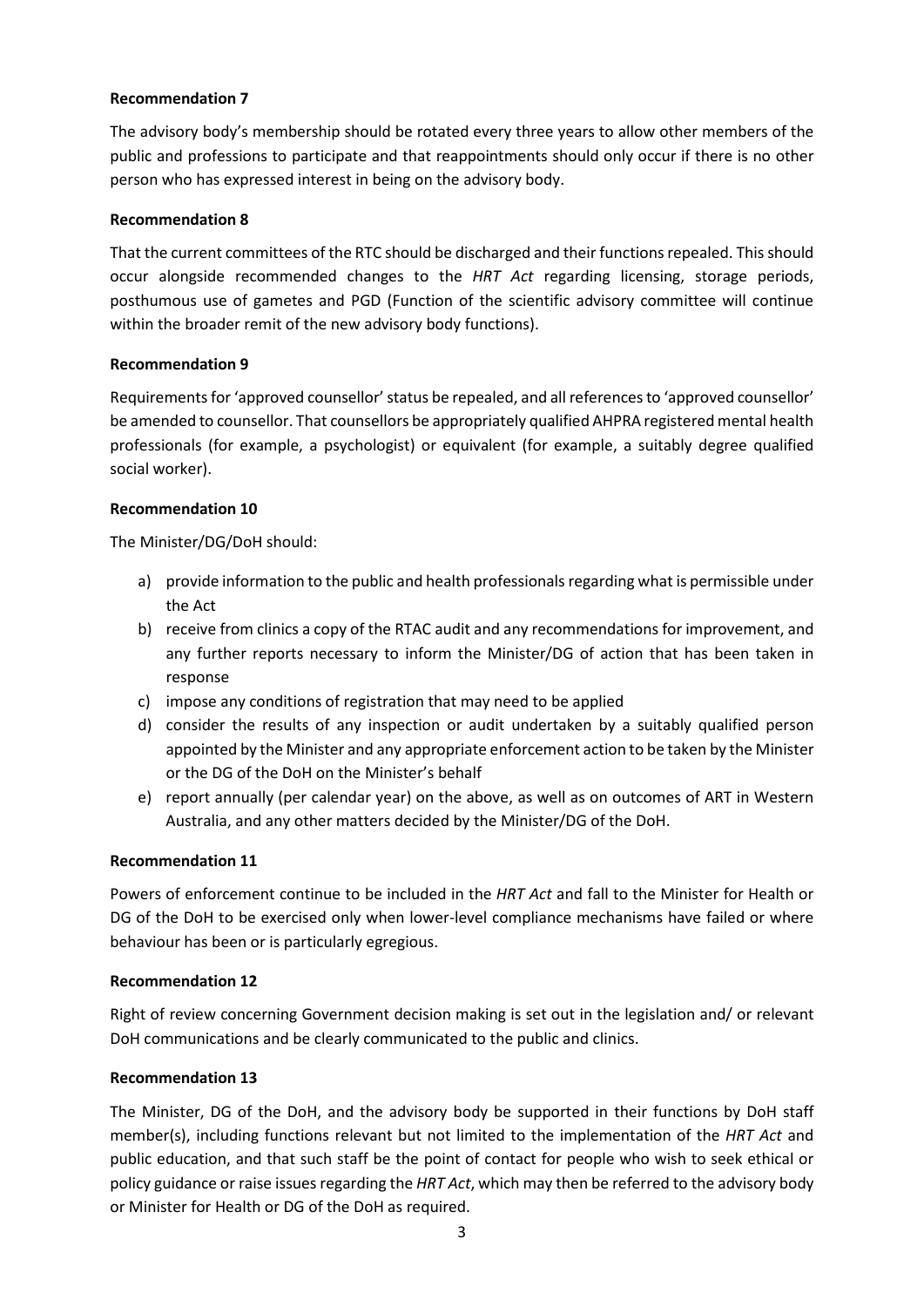## **Recommendations 1 to 13**

**Supported in principle noting further work will be required to inform the drafting of a new HRT Act and proposed coregulatory model. This will provide the opportunity for the development of a modern regulatory framework, which will be responsive and help to simplify the way assisted reproductive technology is regulated, while protecting the welfare of participants, children who might be born, and the public.**

## **Recommendation 14**

Identified issues regarding the data collection held by the Data and Information Unit be addressed as a matter of priority (urgency) to ensure data held is accurate and reliable.

## **Recommendation 15**

The recommended revision of the *HRT Act* and Human Reproductive Technology Directions (HRT Directions) include revision of provisions, policy and processes that have proved not to be working in relation to data collection and reporting regarding ART in Western Australia.

## **Recommendation 16**

The DoH streamline its reproductive technology data collection and reporting to align with the yearly ANZARD reporting including updating the data dictionary to mirror Australia and New Zealand Assisted Reproduction Database (ANZARD), adding to ANZARD the additional Category C data-points specific to Western Australia and moving the reporting requirements to be per the calendar year.

### **Recommendation 17**

No 'Category D' data be added, and therefore ANZARD not be required to establish changes to its databases other than to accommodate additional Category C data-points (thus avoiding the Western Australian clinics and government incurring unnecessary costs).

### **Recommendation 18**

The DoH's processes regarding data collection be revised so that once data is verified via the ANZARD process clinics then provide a copy of such verified data re-linked with identifiers to the DoH Data and Information Unit for the purposes of monitoring, quality control, public reporting, policy and research as required.

### **Recommendation 19**

The Minister for Health and/or the DG decides who will generate the annual data report, with the options being either:

- the Data and Information Unit work cooperatively with the DoH support staff to produce an annual report. (Noting this will require an additional staff member who has reproductive technology data expertise being situated in the Data and Information Unit)
- the Government otherwise commission ANZARD to generate a specific report for Western Australia (like New Zealand) at an estimated cost of \$20,000-\$30,000 per annum.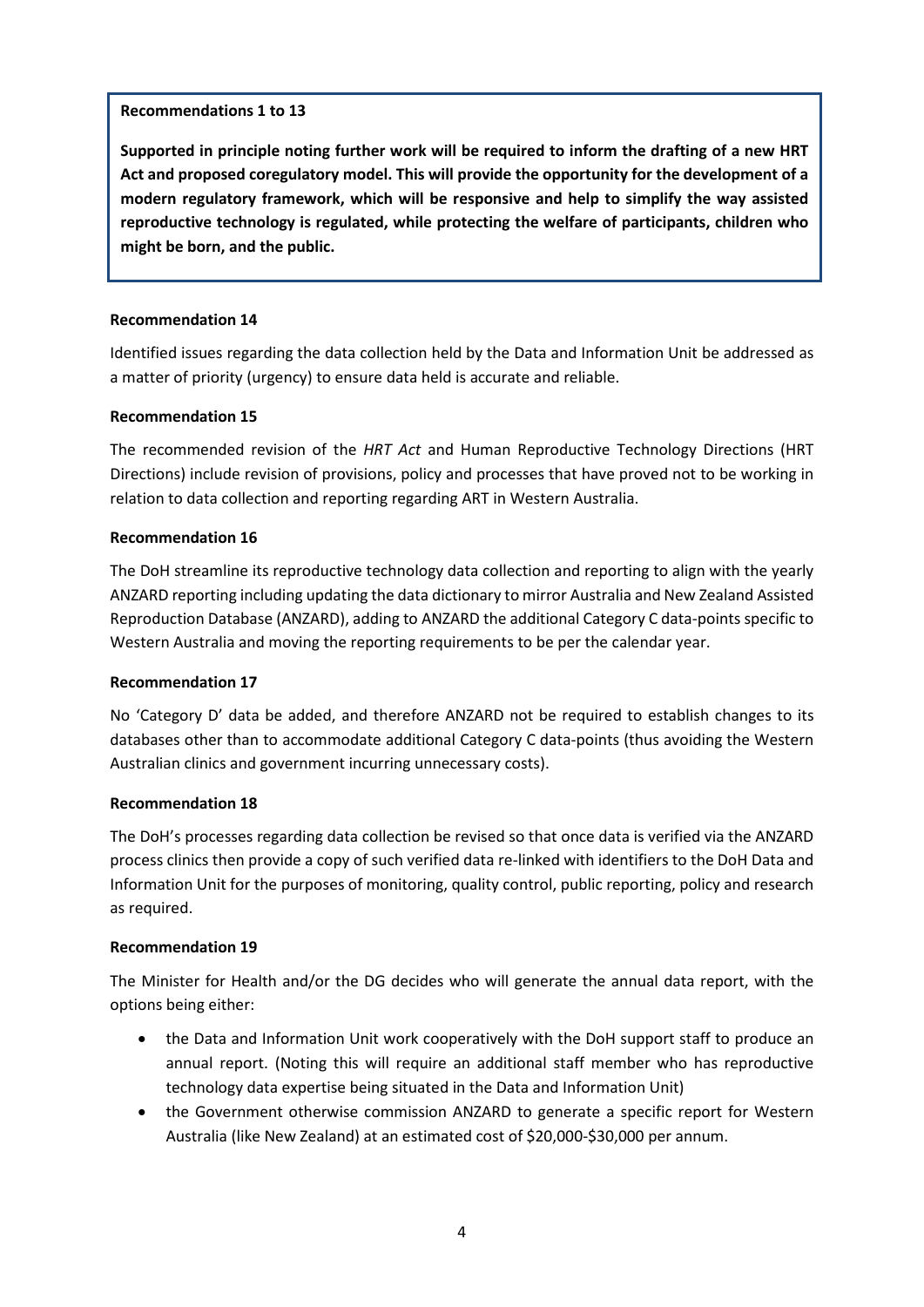The revised *HRT Act* includes provisions that would enable linkage between the Reproductive Technology Register (RT Register) and other Western Australian registers, including but not limited to the Midwives Notification System, and Birth, Deaths and Marriages (BDM) registers (noting this is where it is recommended donor-conception registers will be held).

### **Recommendations 14 to 20**

**The Government is committed to ensuring that data in relation to assisted reproductive technology is managed appropriately. The Department of Health informs the Government that significant data reforms and validations have been progressed and further initiatives are being implemented in line with these recommendations.** 

**The Government supports annual reporting of ART data by the Department of Health and data linkage for health research, subject to protection of sensitive personal information.**

### **Recommendation 21**

An audit should be undertaken of the data held on the RT Register as a matter of priority to ensure that all data held in relation to donors, recipients, and donor-conceived people is accurate and reliable, and may be linked with confidence.

### **Recommendation 22**

New legislative provisions be drafted that provide for a donor-conception register that operates in a manner that will best serve access to information by donor-conceived people, donors, and recipients.

### **Recommendation 23**

Pursuant to section 45 of the *HRT Act*, the DG of the DoH should cause a donor-conception register to be kept at the office of BDM (in a manner approved by the Minister for Health, and in consultation with other relevant government departments as required). Noting that any new Act in the future should maintain provision for the donor-conception register and its operation.

### **Recommendation 24**

The donor conception register should be supported by an independent agency that is contracted to provide intermediary and support services to those seeking information about genetic heritage and biological relations, those about whom information is sought, and their immediate families; and relevant search and find services.

### **Recommendation 25**

Any necessary provision required to enable such an agency to operate in an effective manner (including but not limited to being able to access necessary records via BDM, co-operation by clinics, and otherwise as required) be made.

### **Recommendation 26**

Provision should be made within the new HRT Directions that intermediary services be optional except in cases that involve the retrospective release of identifying information in which case the intermediary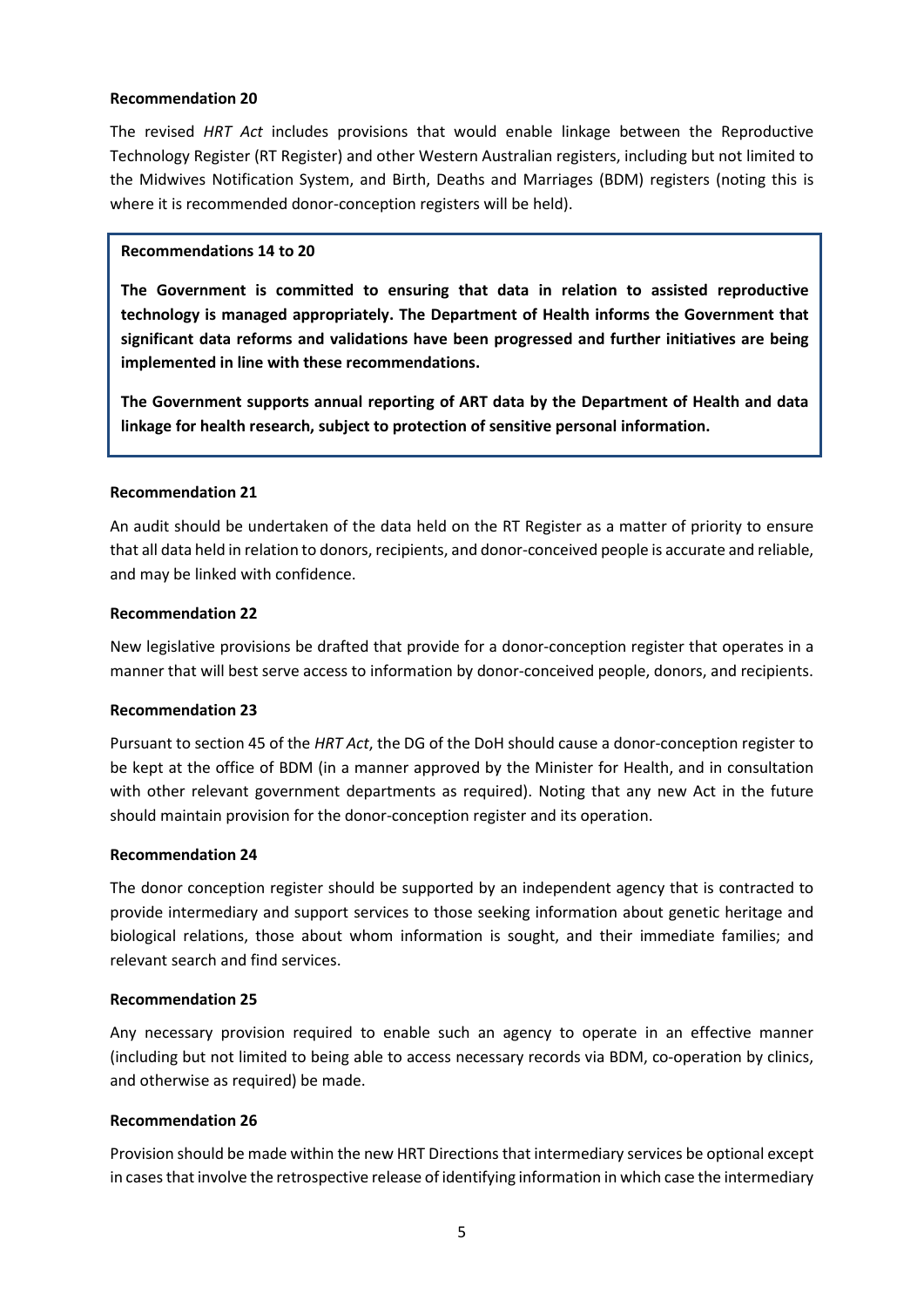service should, after locating the donor, make the initial contact to advise of an inquiry, explain the contact veto option, and provide further support if requested.

# **Recommendation 27**

Section 49(2a) and s 49(2d) of the *HRT Act* be amended to remove the requirement for 'approved counselling' prior to release of identifying information to a donor-conceived person about their donor; and in the interim, pursuant to s 49(2f) the DG include in new Directions that 'approved counselling' means counselling a person chooses to engage in and may include a discussion with the intermediary and support service provider about the implications of access to information.

# **Recommendation 28**

Provision be made for intermediary and support services to be provided free of charge to donorconceived people, donors, recipients, and/or their families in relation to access to identifying information about genetic heritage and relations, via government subsidy to the providing agency and/or fees levied upon clinics or as otherwise determined by the Government.

# **Recommendation 29**

Section 49(2e) of the *HRT Act* be amended to enable access to identifying information about donors by all donor-conceived people when they reach the age of 16 or sufficient maturity, regardless of when they were born, subject to a contact veto system for those conceived prior to 1 July 2004; and that in the interim the DG provide direction regarding section (2e)(b)(ii) which allows release provided there was adequate information provision before donation that future changes in legislation might enable information to be divulged or communicated without the donor's consent.

# **Recommendation 30**

The DG make provision within the new HRT Directions that donors be actively notified by clinics of all live births, sex of the child(ren), and year of birth, resulting from their donation(s).

# **Recommendation 31**

The DG make provision within the new HRT Directions that donor-conceived people, upon request to the Donor Conception Register and/or a clinic, be provided with non-identifying information regarding the number, sex and year of birth of any donor-siblings, including the donor's own children.

# **Recommendation 32**

Provision should be made for voluntary registration of consent upon the register by a donor-conceived person (or their recipient parent if the person is under 16) to enable access to identifying information about that person by their siblings or donor.

# **Recommendation 33**

The new HRT Directions make provision for outreach to donors and donor-conceived people by the intermediary and support services in special circumstances. For example, if there is a serious heritable illness or a matter about which the donor/donor-conceived person should be notified.

# **Recommendation 34**

The new HRT Directions make provision for voluntary registration on the central donor conception register by people for whom records may have been destroyed but are aware of their donor-code, and as a result of DNA testing identifying biological relatedness, subject to the testing being recognised as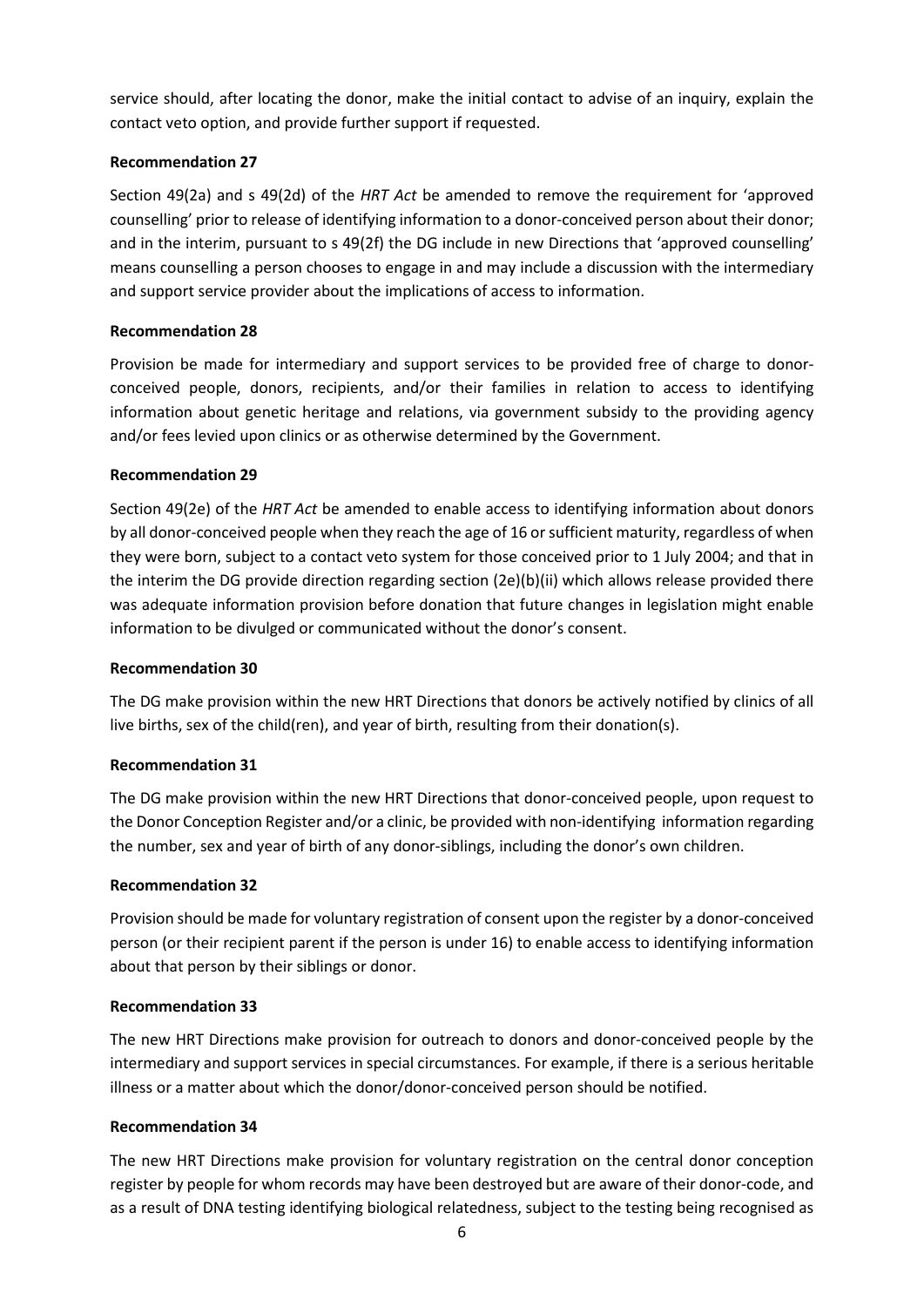a legally valid test in establishing relatedness (e.g. from a NATA accredited facility) and any other requirements of BDM (or the relevant government authority) to ensure the integrity of the data held upon the register.

# **Recommendation 35**

Legislative provision should be made to require an addendum to a donor-conceived person's birthcertificate notifying the person that there is more information held about them on the register. This addendum should be available to the donor-conceived person when they request their birth certificate after the age of 16 or when they are of sufficient maturity to enable them to decide if they wish to seek further information.

# **Recommendation 36**

The HRT Directions provide that recipient parents must be supported prior to receiving treatment using donated gametes or embryos, during pregnancy, and after the birth of a child(ren) via provision of information, education and clinics, and fertility counsellors about the importance of disclosure to children about their donor-conceived status, how to have discussions with children about such status, and the law providing the child with rights of access to information about their donor.

# **Recommendation 37**

The HRT Directions require that donors must be provided information and counselled at the time of donation about the importance of disclosure to children about their donor-conceived status, and the law in Western Australia and that donation cannot be accepted without consent to a person born as a result of such a donation having access to identifying information.

# **Recommendations 21 to 37**

**Supported in principle. The Government is of the view that information about a person's biological heritage should be protected in perpetuity. All donor-conceived persons should have access to identifying information about their donor regardless of the year they were born. Further consultation is required regarding processes for the release and management of identifying information taking into consideration issues of confidentiality and privacy for all participants.**

**Intermediary and support services should be available to people as an option, there should be no charge, and the proposed agency should have the necessary authority to operate effectively.** 

**Further consideration needs to be given to operational implications, resources and legislative requirements.** 

# **Recommendation 38**

Legislative provision be made to allow the issuance of a second birth certificate at the request of a donor-conceived person, or person born as a result of surrogacy, or their legal parent(s) (if the person is under the age of 16) that contains factual information about a person's genetic and birth heritage.

# **Recommendation 38**

**This is a complex matter. Further research and consultation will be required to consider the implications of this recommendation.**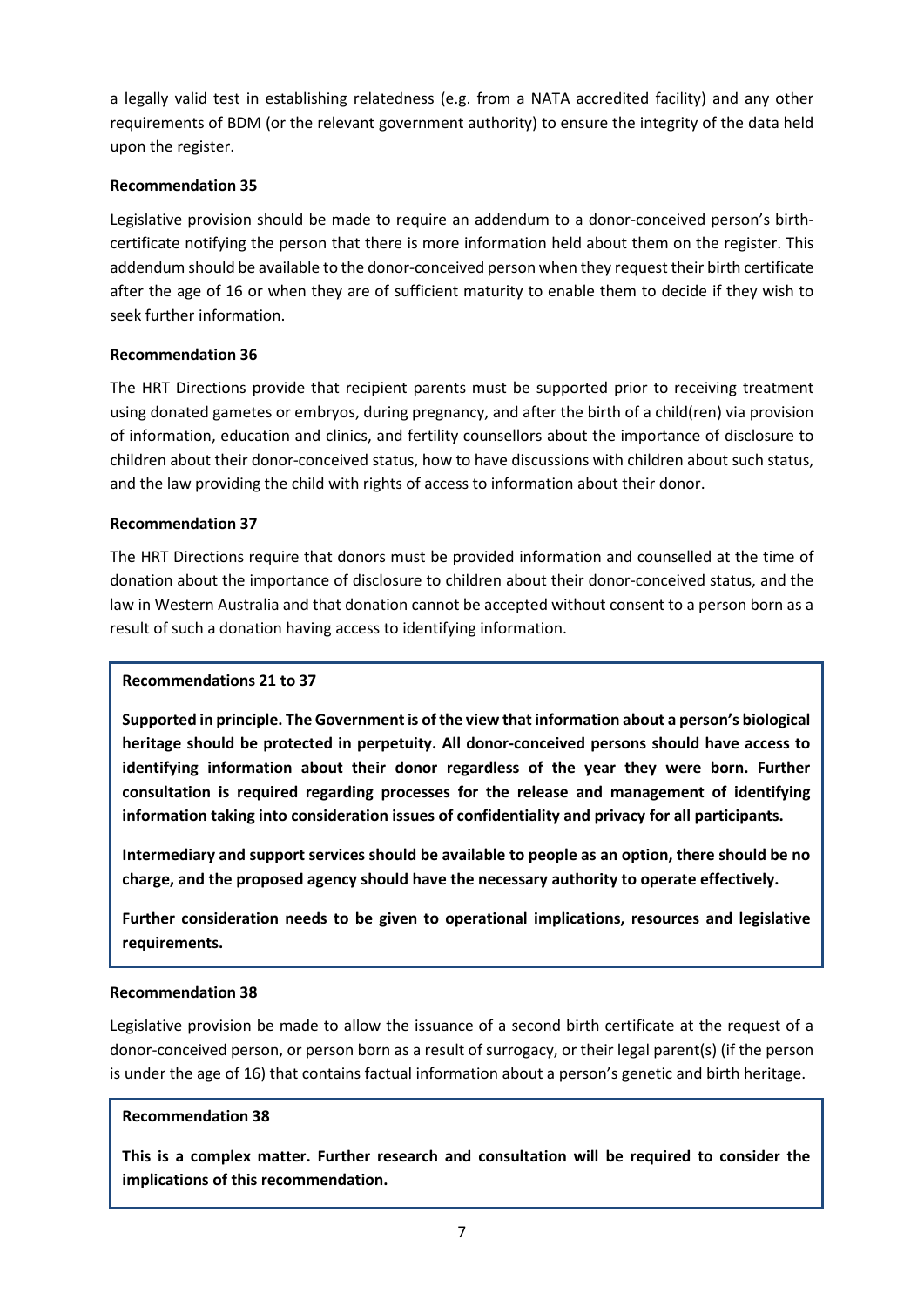The Minister repeal s24 of the *HRT Act* and Direction 6.8 of the HRT Directions which stipulate time limits for storage of embryos and gametes respectively, and provide in the new *HRT Act*/HRT Directions that a person or couple, for whom gametes or embryos will be stored for their personal use in assisted reproduction, and the clinic must discuss and agree upon in writing:

- a) the storage period for the person or couple's gametes/embryo(s) that suits their circumstances
- b) the conditions and period of time upon which the gametes/embryos will be stored and will cease to be stored
- c) the gametes/embryos not being stored beyond death of a person unless there is consent regarding the posthumous use of such gametes or embryos by the surviving spouse.

### **Recommendation 39**

**The Government supports alignment of requirement for storage of gametes and embryos with National Health and Medical Research Council** *Ethical guidelines on the use of assisted reproductive technology in clinical practice and research (2017)* **(NHMRC Ethical Guidelines). Amendments to the HRT Directions in June 2021 have addressed issues related to storage of gametes.**

### **Recommendation 40**

The Minister/DG provide in the (new) HRT Directions the conditions pursuant to which a clinic may lawfully remove the gametes or embryo(s) from storage and allow them to succumb. Such conditions should include the failure of a person or couple to pay the storage fees (if any) for a period of more than five years and/or the failure of a person or couple to consent to a further storage period after the previously agreed storage period has expired, and there has been an inability to contact or trace the person or couple after reasonable attempts to do so have been made in relation to non-payment of storage fees or during the three months preceding the end of the storage period.

### **Recommendation 41**

The new HRT Directions detail what constitutes a 'reasonable attempt' in relation to seeking contact with a person or couple who have stored gametes/embryos where storage fees have not been paid for a period of five years, or the expiry date of agreed storage is about to be/has been reached.

## **Recommendations 40 and 41**

**Not supported. Clinics have procedures and policies to deal with such matters – it should not fall to Government to set out the circumstances of embryo disposal for non-payment of storage fees.**

### **Recommendation 42**

A section be drafted for inclusion in the (new) *HRT Act*/HRT Directions that donated gametes/embryos should not be stored for a period of more than 15 years from the date of donation, and not after a) the gamete donor (donor of ova or sperm) has reached the age of 50 or is deceased; or b) in relation to a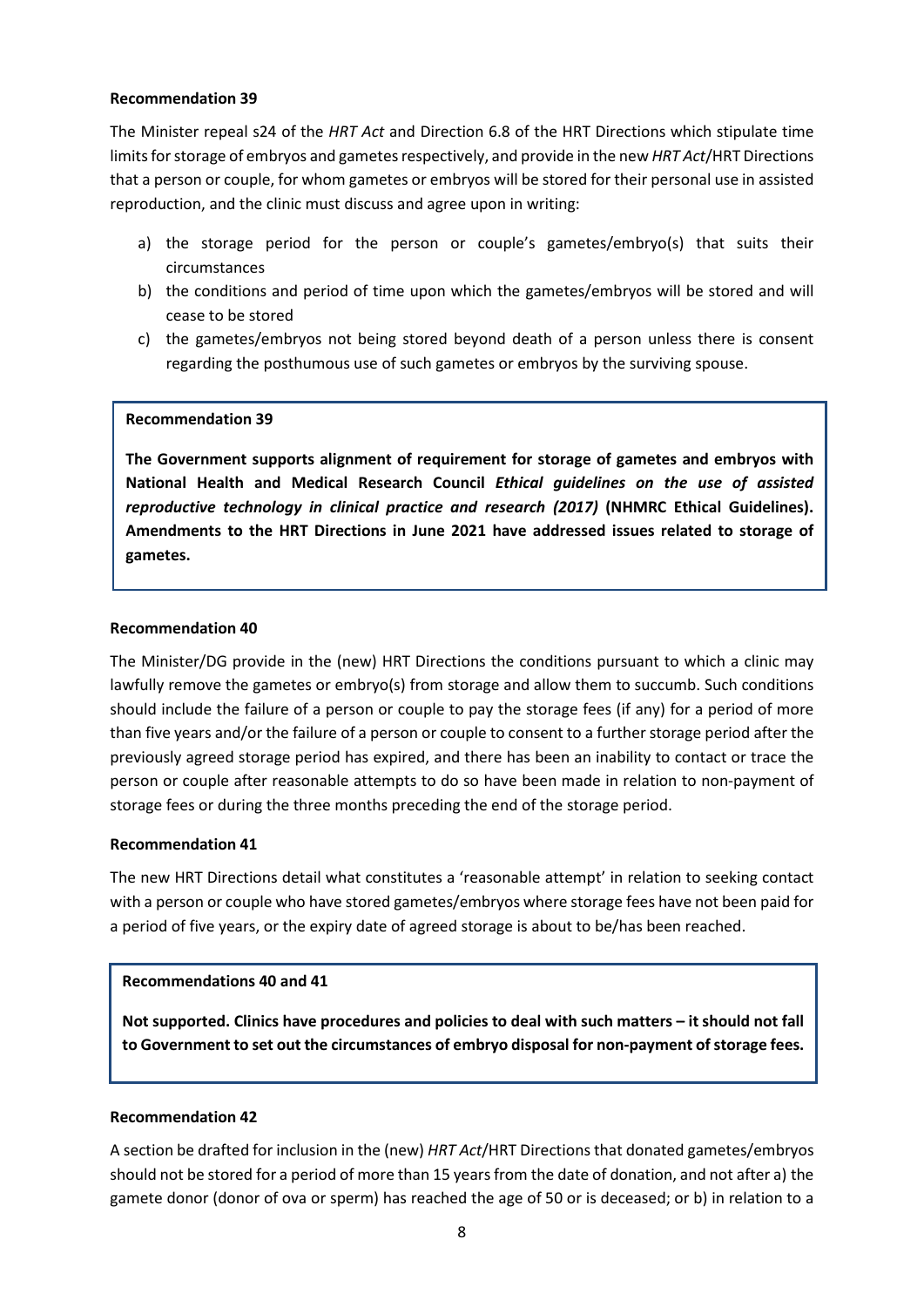donated embryo, the donor(s) (or any gamete provider where the embryo has been created using both donated eggs and sperm) has reached the age of 50 or is deceased; unless authorisation has been granted by the Minister/DG. Such authorisation must not be given unless the Minister/ DG is satisfied that there are reasonable grounds for extending the storage period having regard to any relevant guidelines issued by the Minister/DG.

## **Recommendation 42**

**Not supported. The Government is of the view that the NHMRC Ethical Guidelines for use of gametes provided by donors are sufficient, in that the recipient can make an informed choice.** 

**Placing limitations on use within 15 years, or when a donor has reached a certain age may cause concern if some people have not completed their families.** 

## **Recommendation 43**

Section 26(2) of the *HRT Act* be maintained (in the current or any new legislation) in that it provides for the maintenance of storage where a couple for whom an egg in the process of fertilisation or an embryo disagree about its continued storage. Further clarification should be provided in the HRT Directions – consistent with the NHMRC Ethical Guidelines – by requiring discussion to take place (at the time embryos are being stored) about the clinic's policy in relation to disputes, any pre-agreement by the parties and discussion regarding what the law provides. The HRT Directions should also specify that a decision to suspend the agreed time period should be reviewed every five years and that any subsequent discard without the consent of both parties should be in accordance with the *HRT Act* and agreement made at the time of storage.

### **Recommendation 44**

The HRT Directions provide that persons who are physically incapacitated maintain the right to direct what happens to their stored gametes or embryos.

# **Recommendation 45**

The HRT Directions provide that if a person suffers incapacity that results in lack of cognitive function or decision-making capacity, but such incapacity is not expected to be permanent (i.e. the person is expected to recover), then any storage limit be suspended until the person recovers. If it is decided by a medical professional that they will not recover, at which point their prior wishes, and any agreement regarding storage should be taken into account, as well as any legislative provisions or directions relating to the vesting of rights in any spouse/survivor, to determine if or when such gametes/embryos may be permitted to succumb.

# **Recommendation 46**

Section 26(1)(b) of the *HRT Act* be maintained (in the present Act and any new legislation) in that it provides that in relation to rights to the control of, or power to deal with or dispose of, any human egg undergoing fertilisation or human embryo that is outside of the body of a woman in the event of one member of a couple in whom the rights are vested, those rights vest solely in the survivor. What happens after death should be determined by the law on the posthumous use of gametes and embryos.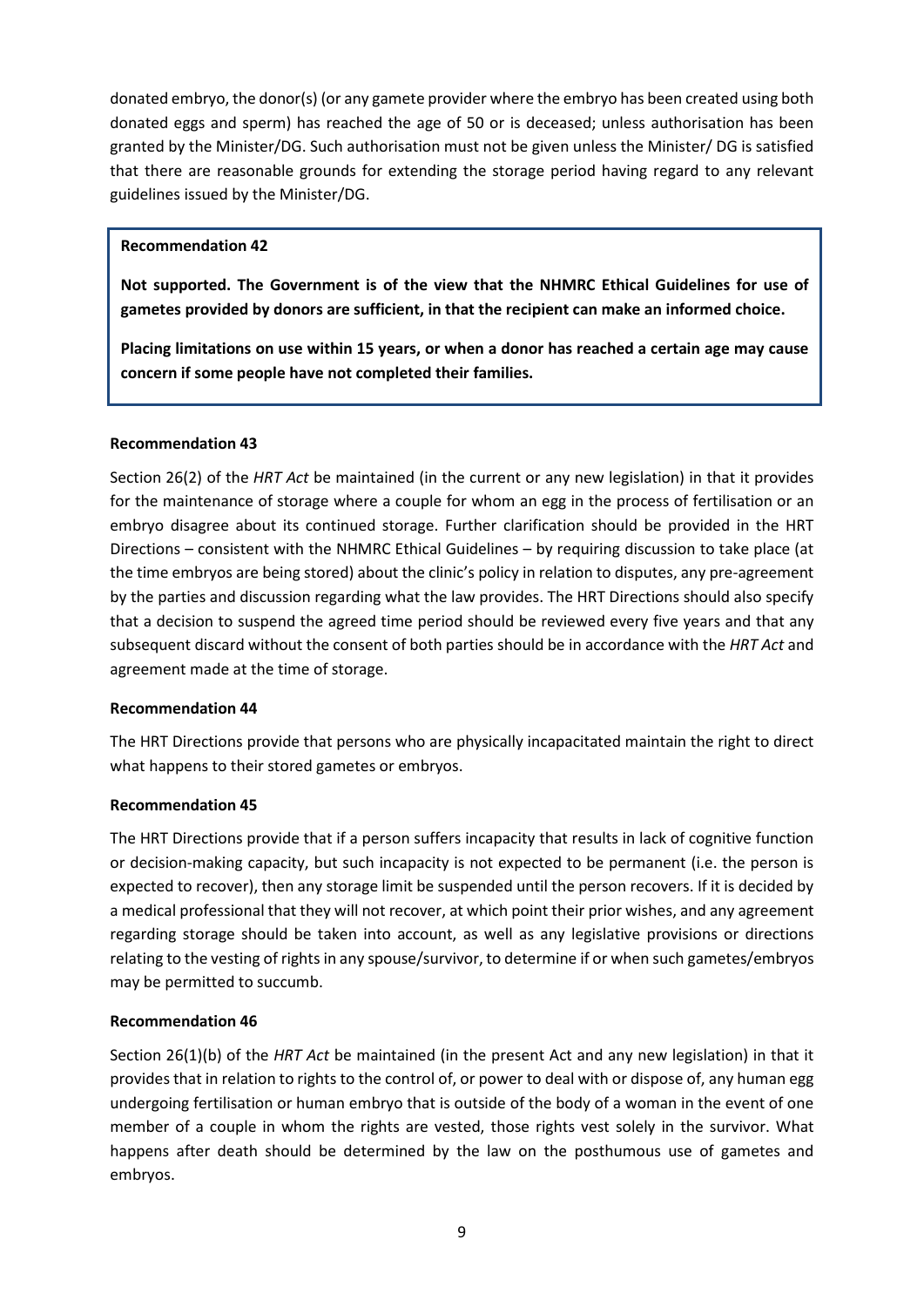## **Recommendations 43 to 46**

**Noted. These recommendations will be the subject of further consultation.**

### **Recommendation 47**

The HRT Directions provide that if both members of a couple die (for example in an accident), the clinic must allow any stored gametes/embryos to succumb, following approval by the Minister/DG of the DoH.

### **Recommendation 47**

**Not supported. It is a matter for the clinic to ensure that consents reflect the wishes of the couple regarding ongoing storage of gametes/embryos.**

### **Recommendation 48**

The HRT Directions provide that subsequent spouses of the surviving partner, or the relatives, of a deceased person, do not have the 'right' to make decisions about the continued storage of gametes or embryos. The right vests solely in the person's surviving spouse as per s 26(1), which is subject to provisions relevant to the posthumous use of gametes/embryos.

### **Recommendation 48**

**Noted.**

### **Recommendation 49**

In redrafting the *HRT Act* and repealing any current Directions, that provision be made that 'retrieval of gametes from a person who is unconscious and near death, or after their death may occur only when the requirements of s 22 of the *Human Tissue and Transplant Act* (WA) have been met, and only for the purpose of use by the surviving spouse or partner of the person, or a surrogate mother, for the purposes of bearing a child(ren) who will be cared for by the surviving spouse or partner.'

### **Recommendation 50**

In redrafting the *HRT Act* (and repealing any current HRT Directions) that provision be made that: 'The posthumous use of gametes or embryos collected before or after a person's death may only occur when:

- the deceased person left clearly expressed oral or written directions consenting to such use following their death or there is some evidence that the dying or deceased person would have supported the posthumous use of their gametes by the surviving partner
- the deceased was an adult at the time of their death
- the request to do so has come from the surviving spouse or partner of the deceased person, and not from any other relative
- the gametes or embryos are intended for use by the surviving spouse or partner for the purposes of bearing a child(ren) who will be cared for by the spouse/partner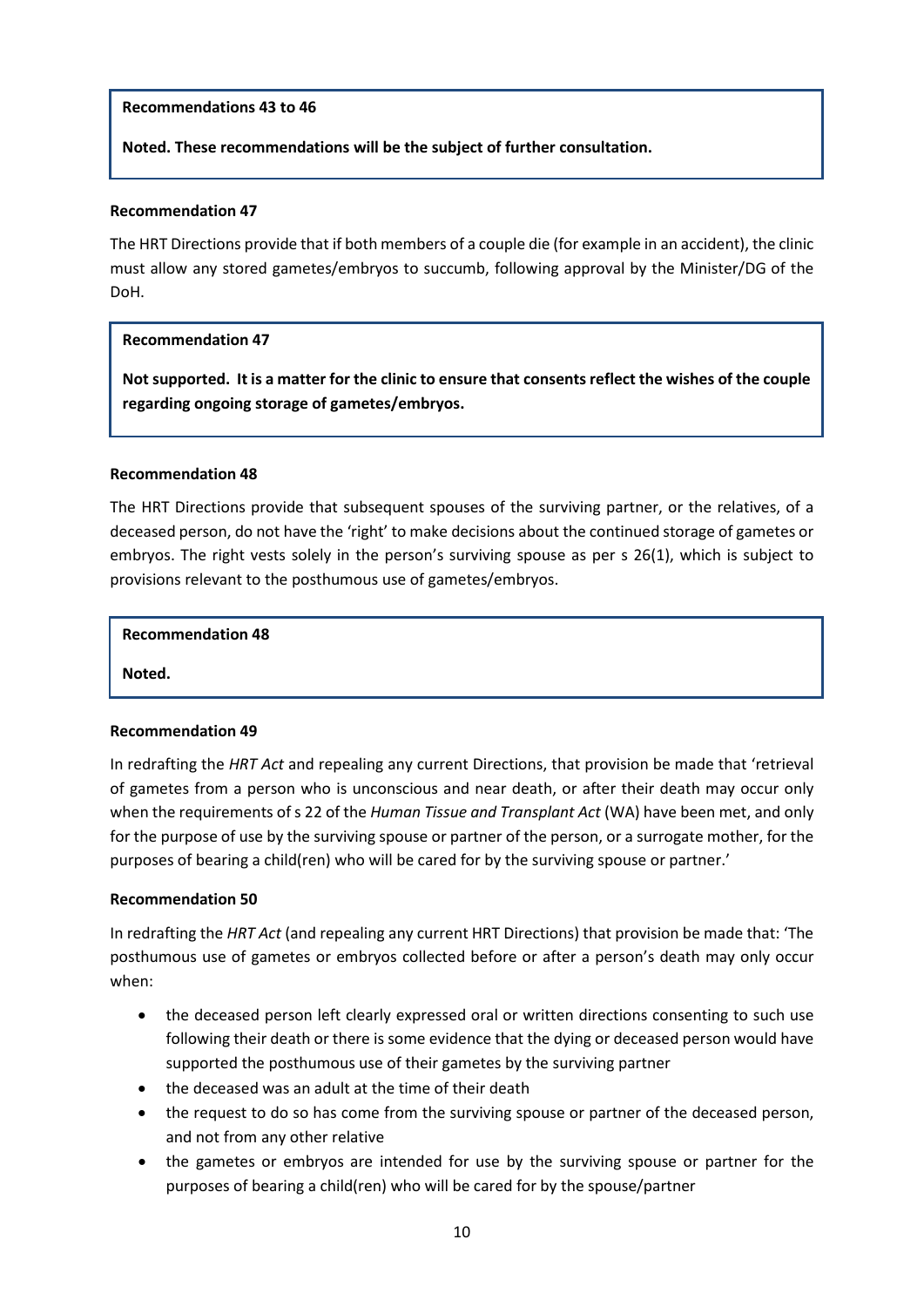- sufficient time has passed so that grief and related emotions do not interfere with decisionmaking
- the surviving prospective parent (the spouse or partner) has undergone appropriate counselling
- the surviving prospective parent (the spouse or partner) has been provided with sufficient information to facilitate an accurate understanding of the potential social, psychological and health implications of the proposed activity for the person who may be born.'

In redrafting the *HRT Act* (and repealing any current HRT Directions) that provision be made that 'court approval is not required where the above conditions have been met.'

## **Recommendation 52**

In redrafting the *HRT Act* and repealing any current HRT Directions that provision be made that 'where there is evidence that a person has expressly objected to the posthumous use of their stored gametes or embryos, or the posthumous collection and/or use of gametes, the posthumous collection/use of the stored gametes or embryos to achieve pregnancy is prohibited'.

## **Recommendation 53**

In cases in which a child(ren) have been born as the result of posthumous use of a deceased partner's gametes or an embryo made with such gametes, that provision in the *Births, Deaths and Marriages Registration Act 1998* be made to enable the deceased to be listed on the child(ren)'s birth certificate as a parent of that child.

### **Recommendation 54**

Further research, consideration, and targeted consultation be undertaken in relation to any other necessary consequential amendments to the *Western Australian Administration Act 1903* and *Family Provision Act 1972.*

### **Recommendations 49 to 54**

**The Government supports further consideration and research related to the posthumous use of gametes or embryos.** 

### **Recommendation 55**

Provisions in the *HRT Act* and HRT Directions requiring RTC approval for (Preimplantation Genetic Diagnosis (PGD) and related matters be repealed, subject to a condition of registration that clinics adhere to the NHMRC Ethical Guidelines regarding the use of PGD, including the restriction that PGD be used only to screen embryos for conditions that will be seriously harmful to a child born with such a condition.

### **Recommendation 56**

Provision should be made either via the *HRT Act* or HRT Directions (as required) that PGD for the purposes of tissue typing an embryo for subsequent stem cell therapy for a parent, sibling or other relative is acceptable subject to meeting the requirements of the NHMRC Ethical Guidelines.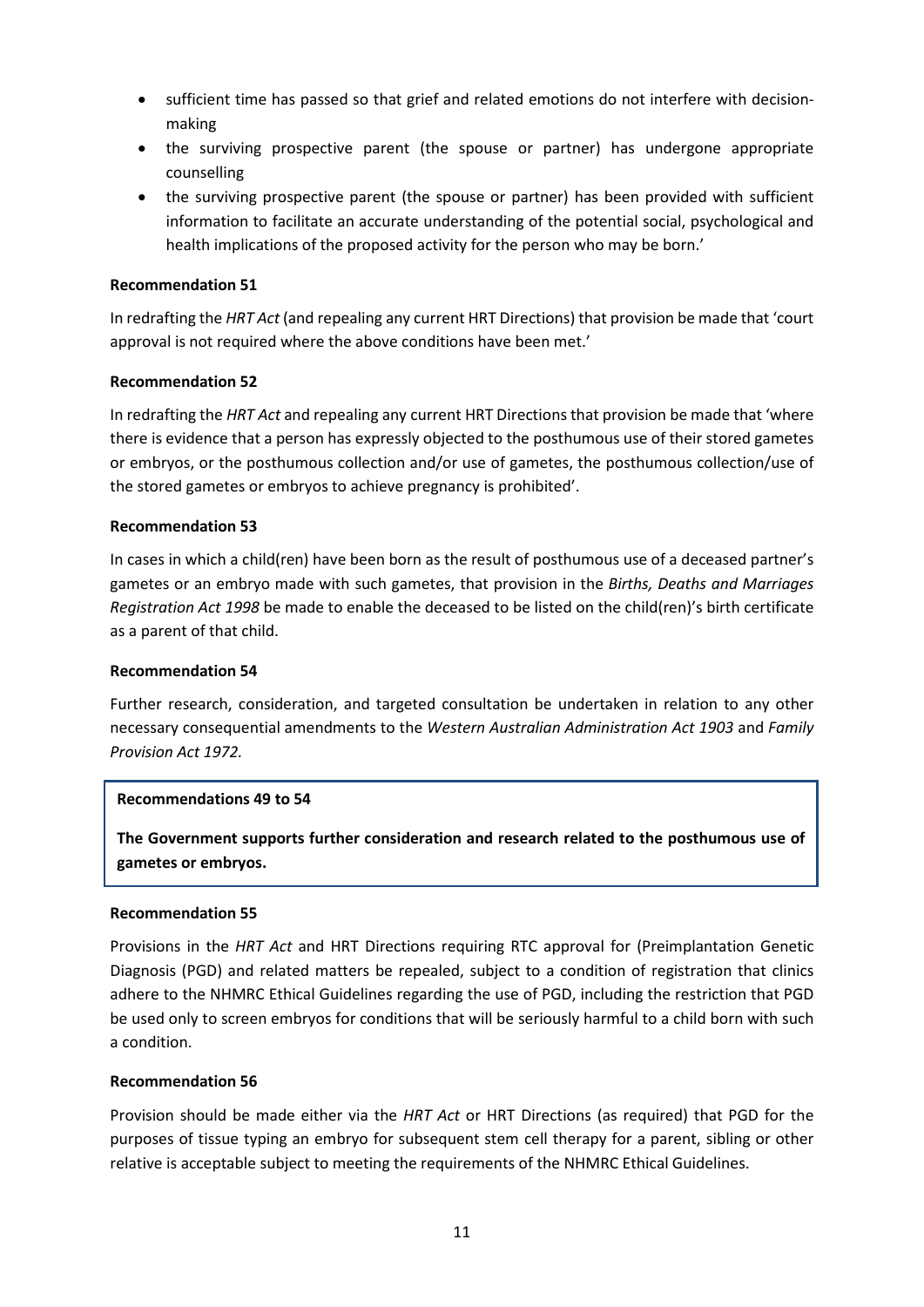## **Recommendation 55 and 56**

**Supported in principle. The Government is of the view that the NHMRC Ethical Guidelines are sufficiently clear on the acceptability of PGD, tissue typing e.g. saviour sibling, and requirements for information, counselling and consent.** 

## **Recommendation 57**

It be a condition of registration that clinics do not engage in false or misleading advertising or practices in relation to treatments or practices that may be considered experimental, do not have a sound evidence-base, or that are not supported by research to improve birth outcome.

## **Recommendation 58**

It be a condition of registration that clinics obtain informed consent from patients in relation to all ART treatments, including but not limited to any 'add-on' treatments offered to the patient undergoing ART or to the gametes/embryos that will be used in the patient's treatment, and that clinics do not provide treatments that are unnecessary or motivated by interests that are non-therapeutic.

## **Recommendations 57 and 58**

**Supported in principle noting the RTAC Code of Practice requirement for information to be presented in a way that can be understood and that the conclusion is not misleading and further consideration as to possible overlap with other regulators (such as the Australian Competition and Consumer Commission).** 

### **Recommendation 59**

Western Australia should enact uniform legislation to the *Commonwealth Research Involving Human Embryos Act 2002* (Cth) and the *Prohibition on Cloning for Human Reproduction Act 2002* (Cth), in keeping with its COAG commitments regarding research involving human embryos and prohibited practices.

## **Recommendation 60**

Western Australia should consider how best to incorporate changes to Commonwealth legislation regarding human embryo research and related matters into its own law (for example via legislation, regulations, and/or directions) to allow for future flexibility, responsiveness, and regular review in anticipation of further advances in science and emerging technologies.

### **Recommendation 61**

Western Australia should engage with any national/COAG led public consultations and seeking of scientific advice regarding mitochondrial donation, gene technology, or other relevant emerging technologies, as well as exploring its own stance on such issues further via the recommended advisory body.

**Recommendations 59 to 61**

**Supported.**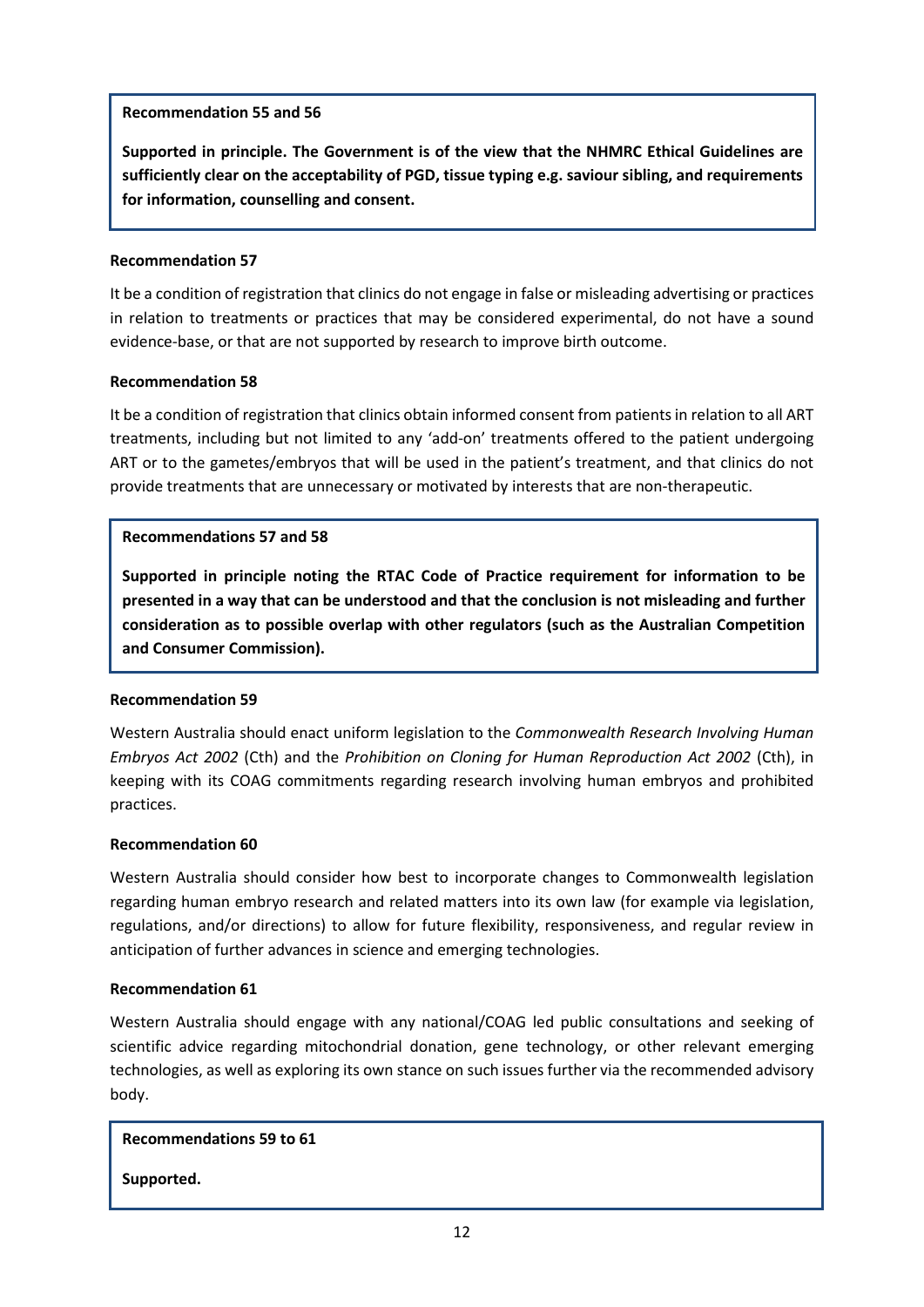The Minister/DG provide clear and consistent guidance regarding how section 23(1)(d) of the *HRT Act* stipulating the reason for infertility must not be age, should be interpreted and applied.

## **Recommendation 63**

Further research and consultation be conducted regarding the current section 23(1)(d) requirements having been interpreted as post 'average age of menopause' and whether a cut-off age or stage of life such as 'post-menopause' or otherwise continues to be appropriate.

## **Recommendation 64**

Further consideration should be given to whether such limitations should only apply to women (as it appears is current practice), whether age limitations should also be applied to men, or whether a combined age cut off would be justified.

### **Recommendations 62 to 64**

**Noted.** 

## **Recommendation 65**

Provision should be made in the Western Australian legislation and/or directions that there be no obligation upon health practitioners or ART clinics to provide ART treatment.

## **Recommendation 65**

**Noted. This aligns with the NHMRC Ethical Guidelines which state:** *A member of staff or a student who expresses a conscientious objection to the treatment of an individual patient or to an ART procedure is not obliged to be involved in that treatment or procedure, so long as the objection does not contravene relevant anti-discrimination laws…*

### **Recommendation 66**

Further consultation be had with members of the LGBTQI community, ART clinicians, counsellors, people born as a result of ART, legal and ethics experts and other interested parties, on issues related to egg sharing or use of an embryo formed with one partner's ova by the other female partner in a same-sex relationship.

### **Recommendation 67**

The DoH provide education and information to clinics and consumers regarding the acceptable provision of treatment, treatment options, patient consent, and patient autonomy to decide the nature of treatment undertaken; as well options regarding what to do with excess embryos, and the provision of support in decision making in this regard (e.g. counselling).

### **Recommendations 66 and 67**

**Noted.**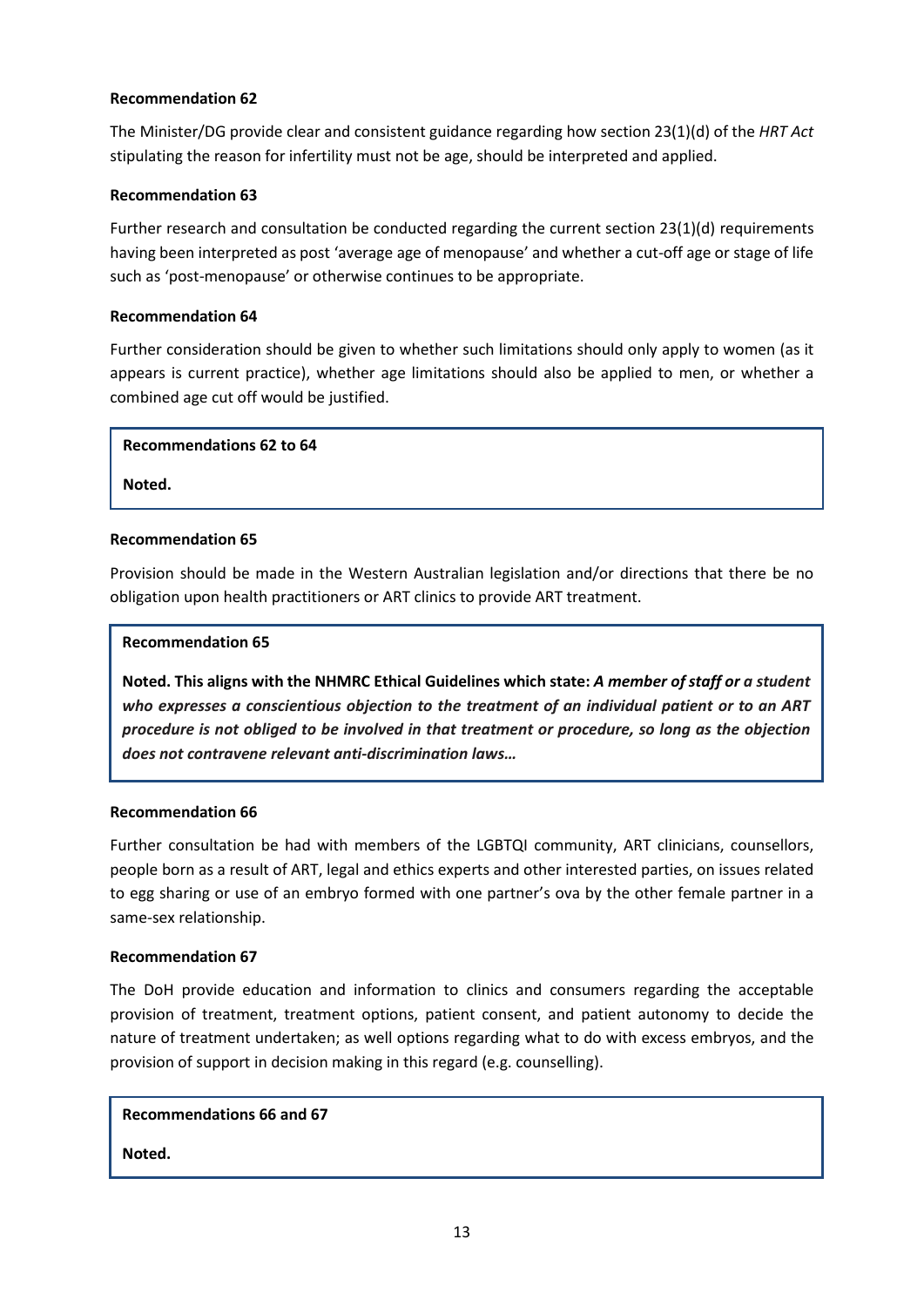# **Response to the recommendations from The Review of the Western Australian** *Human Reproductive Technology Act 1991* **and the** *Surrogacy Act 2008* **(Part 2)**

# **Recommendation 1**

Noting the recommendation in Part 1 of the report that the *HRT Act* be repealed and that a new Act be drafted, the *HRT Act* and the *Surrogacy Act* and related directions and regulations should be amended to provide for access to IVF procedures in circumstances in which a patient faces the impending loss of, or significant impairment to, their fertility or the ability to carry or bear a child in addition to providing for such access by person(s) who were already infertile or unable to carry or bear a child.

# **Recommendation 2**

Noting the recommendation in Part 1 of the report that the *HRT Act* be repealed and that a new Act be drafted, that the *HRT Act*, the *Surrogacy Act* and related directions and regulations be amended to remove any requirement that a person who needs to preserve their fertility for future treatment in which a surrogacy arrangement may be required, must already have a surrogacy agreement in place before being able to access ART. The *HRT Act* s23(1)I(iii) and the Surrogacy Directions 2009, Direction 7 requirements for an RTC-approved surrogacy arrangement prior to a person undergoing a fertilisation procedure, should be repealed.

# **Recommendation 3**

That discriminatory provisions within the *HRT Act* and the *Surrogacy Act* that prevent access to ART or surrogacy on the basis of sex, relationship status, gender identity, intersex status, or sexual orientation, be repealed and amended as a matter of priority.

# **Recommendation 4**

That the Minister for Health should progress interim measures as far as is possible to address issues raised in the review that require urgent attention, recognising that further reform is required as a matter of priority.

# **Recommendation 5**

That the wording of relevant ART and surrogacy legislation and associated regulations and directions in Western Australia be drafted or amended as required to refer to an 'eligible person or couple' (rather than 'man' 'men' 'woman' or 'women') which should then further be defined to include 'a person or couple who due to medical or social reasons are unlikely to be able to conceive, carry or bear a child, unlikely to survive a pregnancy or birth, or likely to conceive a child affected by a genetic condition or disorder or that will be unlikely to survive the pregnancy or birth or whose health would be significantly affected by the pregnancy or birth'. A couple should include 'two people who are married or in a de facto relationship with each other'.

# **Recommendation 6**

That the Western Australian Government consult the Commonwealth concerning issues related to transgender pregnancy, which may involve access to ART by a man who has a female reproductive tract, to determine the status of the *Prohibition of Human Cloning for Reproduction Act 2002* (Cth), s19(2) which provides that a person commits an offence if the person intentionally places a human embryo in the body of a human, other than in a woman's reproductive tract and any implications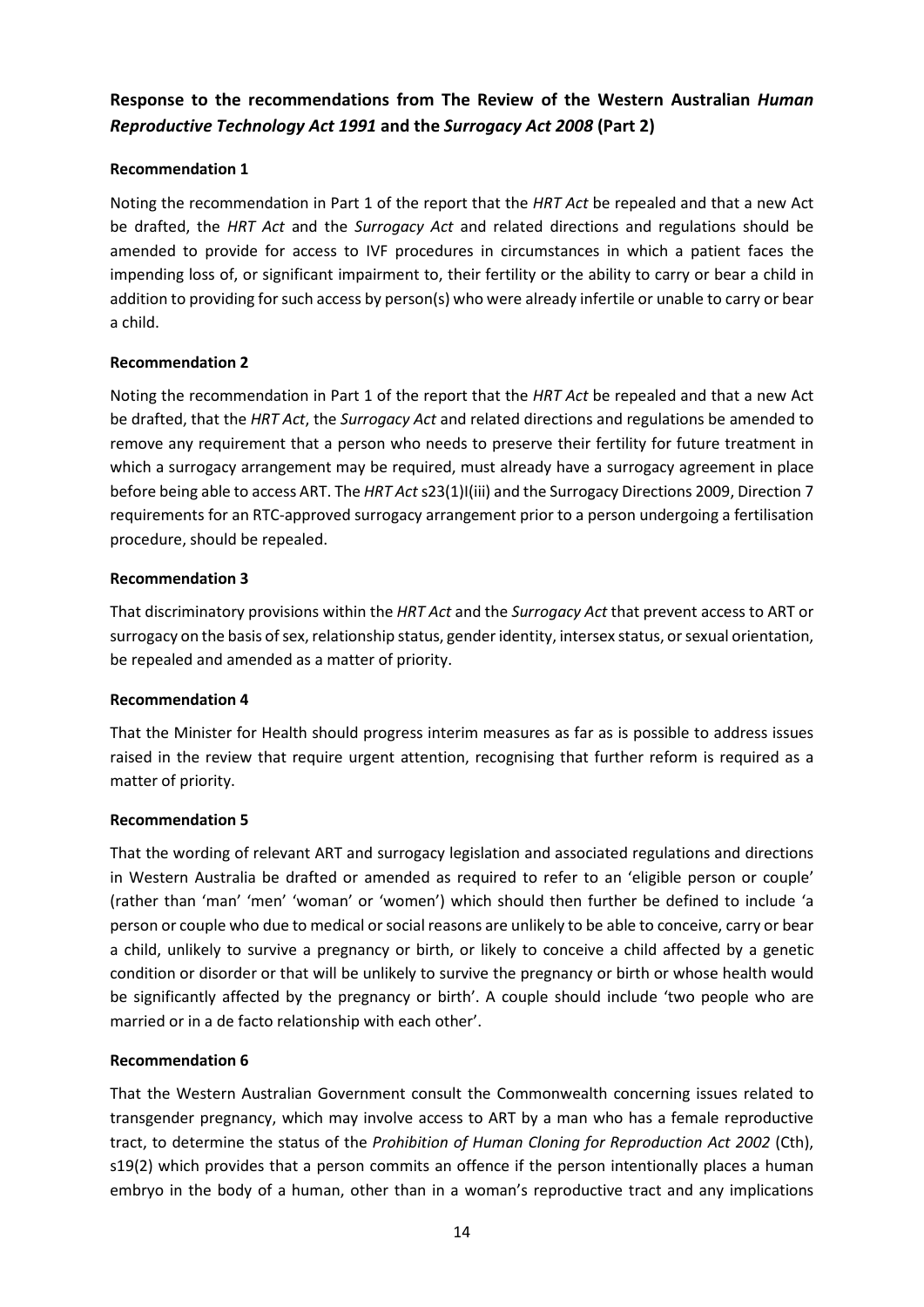relevant to the amendments to the *Sex Discrimination Act 1984* (Cth) and/or access to ART or surrogacy.

**Recommendations 1 to 6**

**Supported.** 

### **Recommendation 7**

The existing surrogacy process should be modernised and streamlined, including that only necessary obligations should be imposed on the parties to the arrangement.

### **Recommendation 8**

Noting recommendation 5 in Part 1 of this report to abolish the current RTC and establish an advisory body, the role of which would be neither that of a 'regulatory' nor 'approval body', and on the basis of the below recommendations, the requirements for RTC pre-approval of a surrogacy arrangement and all references to such approval should be repealed. (Repeal *Surrogacy Act* ss 15 and 16; Surrogacy Regulations, Reg 5; Surrogacy Directions, Direction 7).

### **Recommendation 9**

That current legislative requirements for pre-surrogacy psychological and medical assessments and reports be repealed. (Noting more suitable mechanisms to protect the best interests of children and to support the parties to a surrogacy arrangement are recommended below).

### **Recommendation 10**

Requirements for counselling and legal advice prior to surrogacy arrangements taking place are essential and should be maintained for the intending parent(s), the surrogate mother and her partner (if any). Such requirements should not apply to donors of gametes or embryos.

### **Recommendation 11**

Current provisions in the *Surrogacy Act* that require donors of gametes or embryos to sign the surrogacy agreement and meet all counselling and legal advice requirements in relation to that agreement should be repealed.

## **Recommendation 12**

That the consent and counselling process for gamete and embryo donation in Western Australia should include the prospect of such gametes or embryos being used in a surrogacy arrangement.

### **Recommendation 13**

That section 17 of the *Surrogacy Act* be amended to provide:

### **17. Requirements for surrogacy arrangement**

A surrogacy arrangement may proceed only on the basis that:

a) the birth mother has previously given birth to a live child and has reached 25 years of age or if younger is assessed by a qualified counsellor to be an adult of sufficient maturity, and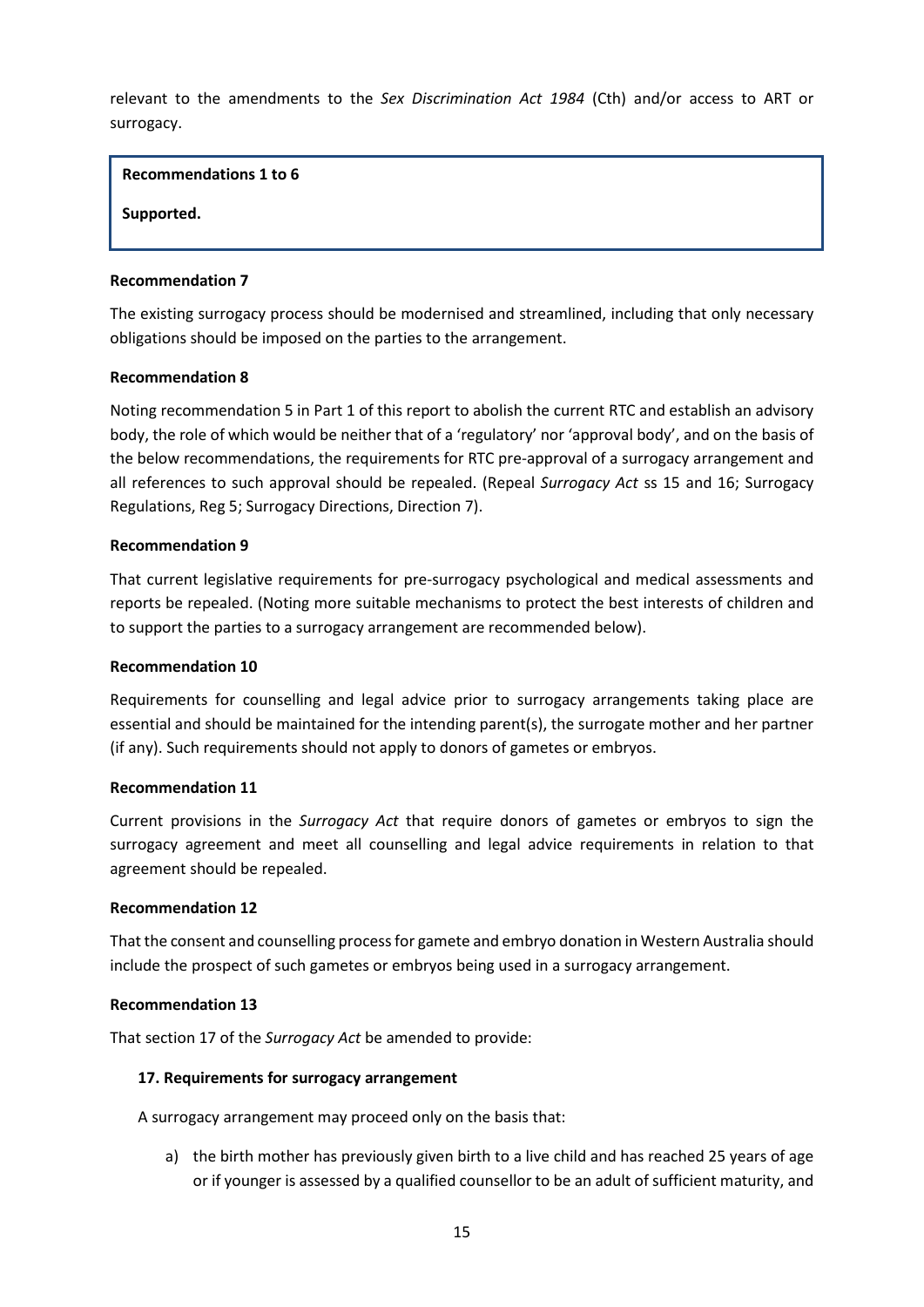- b) that the intended parent(s) have reached 25 years of age or if one or both is/are younger that they are assessed by a qualified counsellor to be an adult of sufficient maturity, and
- c) the arrangement is set out in a written agreement signed by  $-$

i) each of the intended parents; and

ii) the birth mother and her husband or de facto partner (if any); (**the parties**) and

- d) each of the parties referred receives independent legal advice about the legal requirements for entering into a surrogacy arrangement and the effect of the surrogacy arrangement;
- e) each of the parties undertakes in-person counselling sessions with a qualified counsellor

### **i. prior to the arrangement taking place about**

- 1. the implications of the surrogacy arrangement; and
- 2. the best interests and welfare of any child that will be born as a result;
- ii. **in circumstances in which a pregnancy has been achieved** at least one counselling session in each trimester that the pregnancy continues; and
- iii. **post-miscarriage or birth of a child(ren)** whether stillborn or live at least one counselling session with a qualified counsellor about the effects of a legal parentage order before consenting to the parentage order.

### **Section 17A**

- a) When undertaking the counselling required pursuant to section 17
	- i. the intending surrogate mother and her partner (if any) must engage in such counselling with a qualified counsellor of her/their choice;
	- ii. the intending parent(s) must engage in counselling with a different qualified counsellor of their choice to that of the surrogate mother and her partner (if any);
	- iii. the parties to the surrogacy arrangement must engage in at least one joint session concerning the implications of the intended arrangement with all parties agreeing as to the qualified counsellor they will engage.

### **Recommendation 14**

Regulation 4 of the Surrogacy Regulations 2009– which provides for what should be discussed during implications counselling and for a certificate to be issued at the end of counselling – should be maintained.

### **Recommendations 15**

That opportunities for individual and joint counselling provided for in Surrogacy Directions 12 and 13 continue to be available throughout the pregnancy and after birth to each of the parties to a surrogacy arrangement in addition to the above required counselling.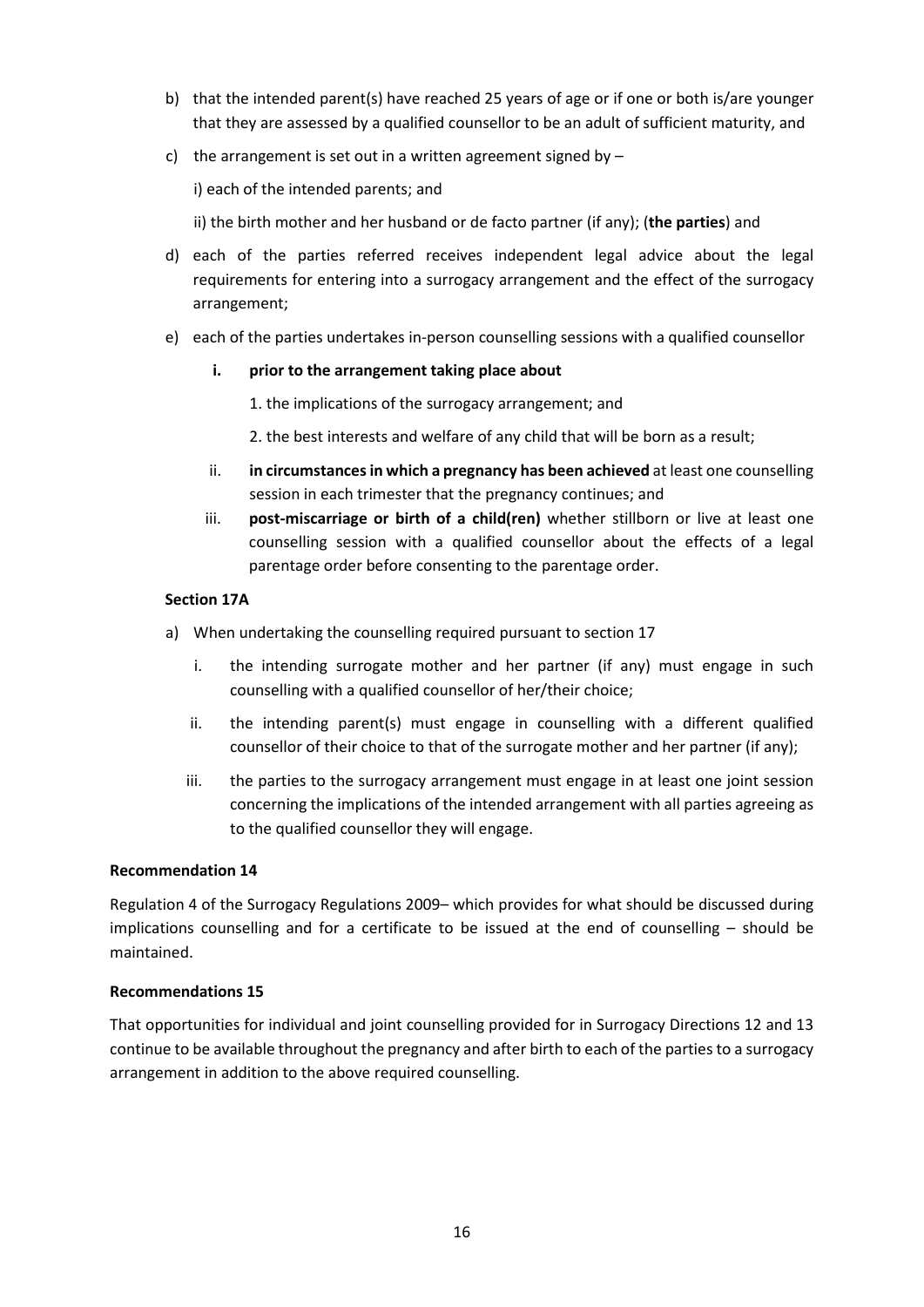That the *Surrogacy Act* be amended to insert a requirement that a report to the Court about the application for a parentage order be prepared by an 'independent counsellor' (post-birth) which is to include whether the proposed parentage order is in the best interests of the child and reasons for that opinion, including reference to:

- each affected party's understanding of the social and psychological implications of the making of a parentage order (both in relation to the child and the affected parties)
- each affected party's understanding of the principle that openness and honesty about a child's birth parentage is in the best interests of the child
- the care arrangements proposed by the applicant or applicants in relation to the child
- any contact arrangements proposed in relation to the child and his or her birth parent or parents or biological parent or parents
- the parenting capacity of the applicant or applicants
- whether any consent given by the birth parent or parents to the parentage order is
- informed consent, freely and voluntarily given
- any other relevant matters.

## **Recommendation 17**

That definitions and terminology concerning counsellors be amended to:

- remove all reference to 'approved counsellors'
- include 'qualified counsellor' who is a qualified mental health professional
- include 'independent counsellor' who is a qualified counsellor who is not the counsellor who counselled the birth mother, the birth mother's partner (if any) or an intended parent about the surrogacy arrangement and is not connected with a medical practitioner who carried out a procedure that resulted in the conception or birth of a child.

# **Recommendations 7 to 17**

**Noted with further consultation required and recognising the ongoing work led by the Council of Attorney Generals' Working Group to inform national consistency in legal and policy frameworks regulating surrogacy in Australia.**

### **Recommendation 18**

The Minister/DG/DoH should provide guidance to the public regarding the expected costs of required professional services for counselling (per session) and legal advice in Western Australia.

### **Recommendation 18**

**Not supported. The government is not in a position to provide guidance on the expected costs of professional services, particularly in the light of the complex nature of diagnosis, therapeutic, and legal matters.**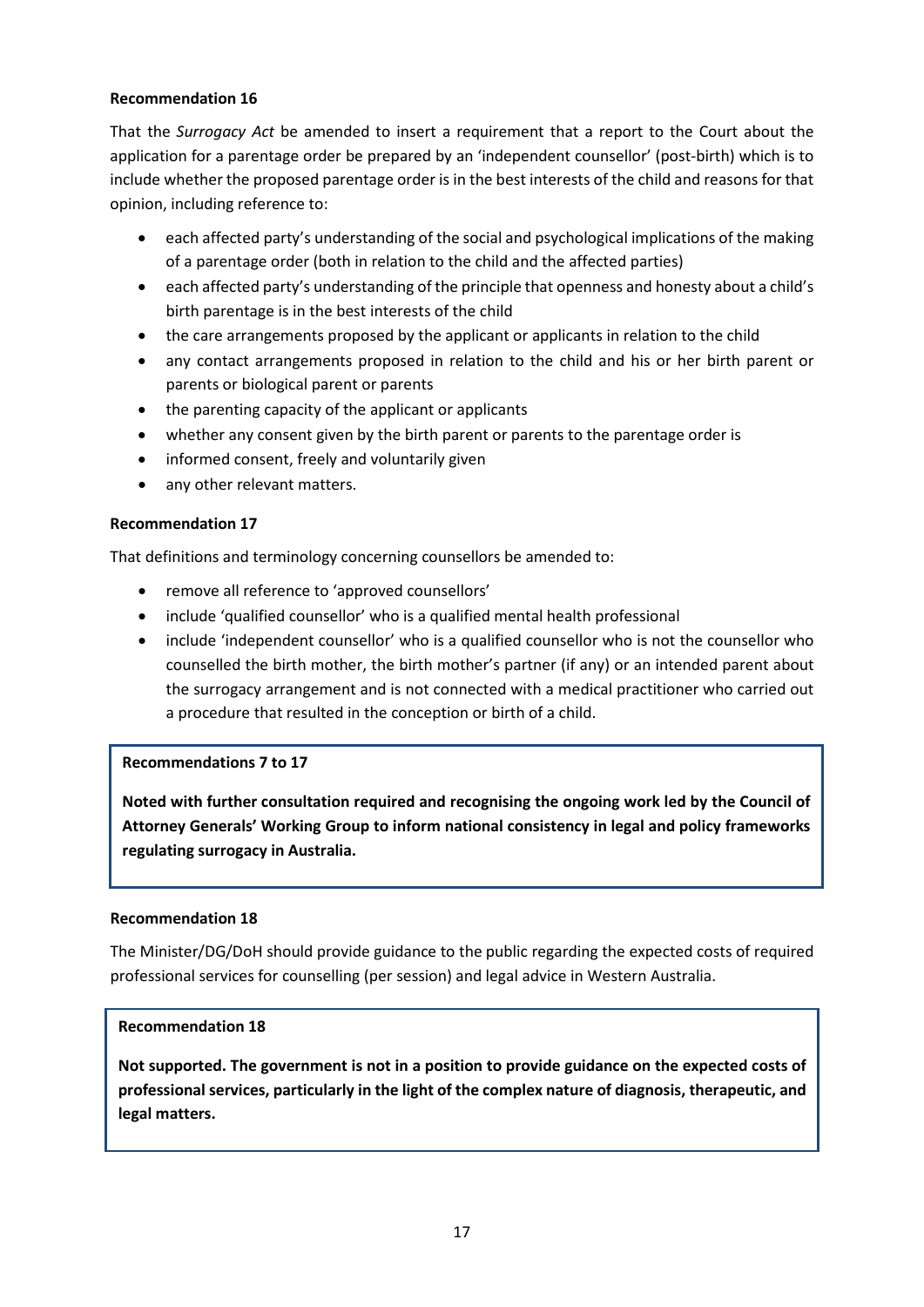The Minister/DG/DoH should provide information to the public regarding what should be covered when independent legal advice is obtained, as well as sample templates for written surrogacy agreements that meet the requirements of the Western Australian legislation.

### **Recommendation 19**

**Not supported. There is a risk the information provided in this format may constitute legal advice. The recommendation is inconsistent with requiring participants to obtain independent legal advice.** 

### **Recommendation 20**

Dispensation provisions that exist in the *Surrogacy Act* s21(3) & (4) in relation to the requirements that must have been met before the Court may make a transfer of parentage order are appropriate and should be maintained.

### **Recommendation 20**

**Noted.**

### **Recommendation 21**

The Minister/DG/DoH should develop guidelines that provide for a clear and consistent risk assessment framework and process to be used by clinicians/health professionals when assessing applicants and their partners (if any) in relation to the welfare principle, prior to their engaging in a surrogacy arrangement. Such guidelines should

- include criteria to be considered such as:
	- previous convictions relating to harming children
	- child protection measures taken regarding existing children
	- violence or serious discord in the family environment
	- mental or physical conditions
	- drug or alcohol abuse
	- medical history, where the medical history indicates that any child who may be born is likely to suffer from a serious medical condition
	- other circumstances likely to cause serious harm to any child.
- outline the process to be followed when there is a concern about the welfare of any child who may be born as a result of a surrogacy arrangement (or an existing child)
- provide for referral to, and consultation with, external experts, authorities, agencies, and/or support services
- allow for criminal record, ANCOR and/or child protection order checks in individual cases that raise significant concern. A form should also be developed that all providers of treatment must use and on which the outcomes of the assessment must be recorded and that may be audited by the Minister from time to time.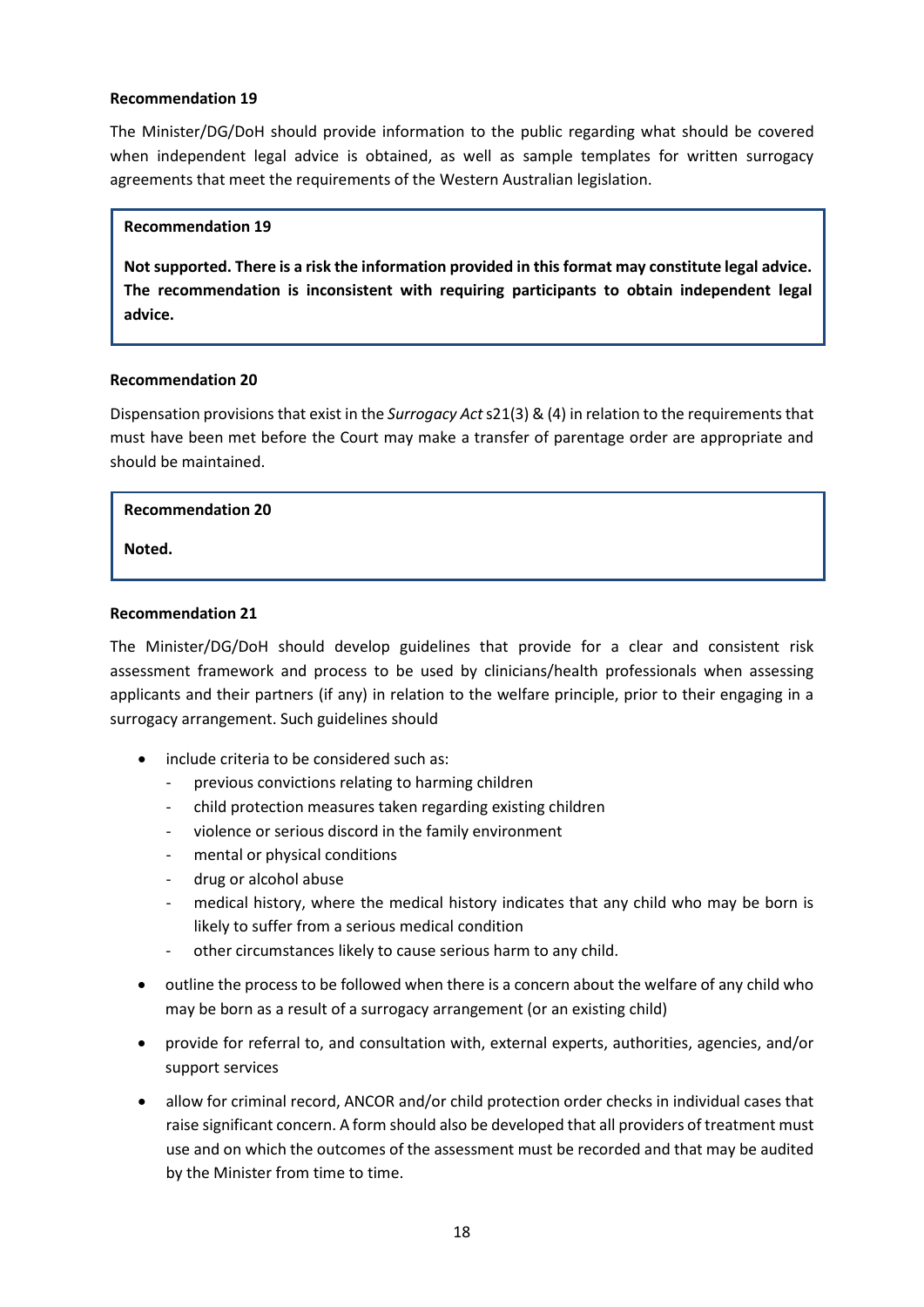That the *Surrogacy Act* (and/or associated regulations/directions) be amended to require the use of the above guidelines in the pre-surrogacy counselling process to undertake a risk assessment (screening) of each of the intending parent(s), the intended surrogate mother, and her partner (if any).

### **Recommendation 23**

Provision should be made in the *Surrogacy Act* that it is an offence for applicant(s) to provide false information during the welfare of the child assessment.

## **Recommendation 24**

Information should be provided to applicants regarding avenues available to them for review (as appropriate).

## **Recommendations 21 to 24**

**Government supports drafting of a new Surrogacy Act. Further consultation is required in relation to risk factor screening for health, psychosocial assessment and criminal record checks.**

## **Recommendation 25**

That, consistent with Recommendation 65 in Part 1 of this report, provision should be made in the Western Australian legislation and/or directions that there be no obligation upon health practitioners or ART clinics to provide surrogacy treatment.

### **Recommendation 25**

**Noted. This aligns with the NHMRC Ethical Guidelines which state:** *A member of staff or a student who expresses a conscientious objection to the treatment of an individual patient or to an ART procedure is not obliged to be involved in that treatment or procedure, so long as the objection does not contravene relevant anti-discrimination laws...*

### **Recommendation 26**

If the recommendations to repeal the RTC pre-approval requirements are implemented, that the *Surrogacy Act* be amended to include a provision that in exceptional circumstances the section 17 requirement for the intended surrogate mother to have previously given birth may be dispensed with, provided the counsellor is of the view that dispensation of the requirement is appropriate following assessment of the woman's individual circumstances during pre-surrogacy counselling. Such evaluation should be included in the certificate of counselling which must be provided to the Family Court of Western Australia after the birth of a child(ren) when the application for transfer of legal parentage is made.

### **Recommendation 26**

**Government supports drafting of a new Surrogacy Act. Further consultation is required taking into account any issues identified in other jurisdictions regarding the need for the surrogate mother to have previously given birth.**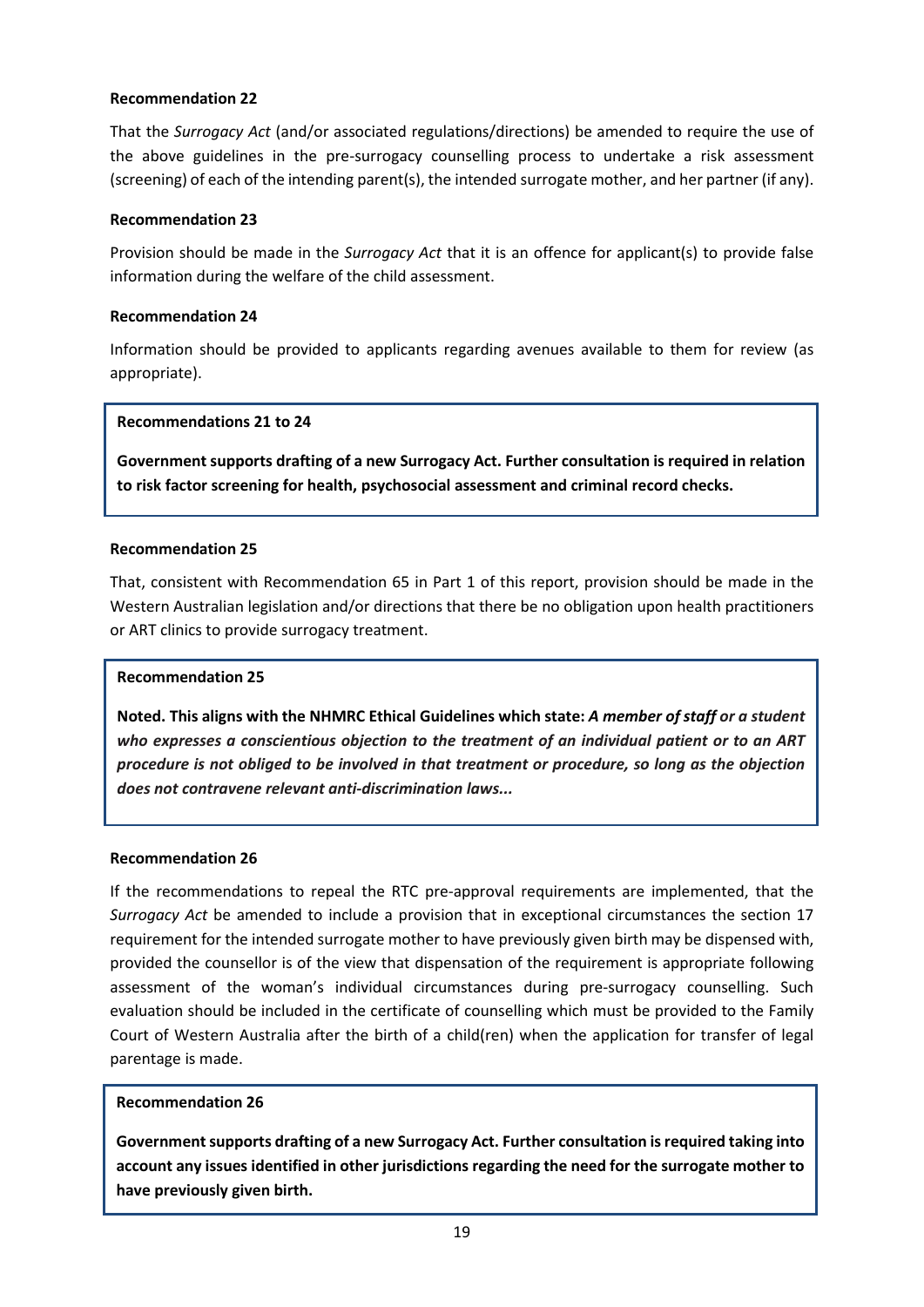Changes to the *Surrogacy Act* in relation to the availability of traditional and gestational surrogacy are not required.

## **Recommendation 28**

Changes to the *Surrogacy Act* requiring a genetic connection between the intended parent(s) and the child(ren) who will be born as a result of a surrogacy arrangement are not required.

## **Recommendation 29**

That the current public policy position that altruistic surrogacy is permitted subject to meeting certain criteria required by the law and that commercial surrogacy is prohibited, should be maintained.

## **Recommendation 30**

The reimbursement for costs provisions for altruistic surrogacy are comparable with New South Wales and Queensland and as such do not require amendment. However, clearer information needs to be provided to people concerning what may be reimbursed in altruistic surrogacy arrangements.

## **Recommendations 27 to 30**

**Noted.** 

## **Recommendation 31**

The current ability for intended parent(s) and women who are willing to volunteer to act as altruistic surrogates is acceptable and consistent with laws that permit altruistic surrogacy and should be maintained.

### **Recommendation 32**

Provision should be made in the Western Australian legislation, regulations or directions that clinics in Western Australia may advertise for altruistic surrogates. This would require amendment of Surrogacy Directions 2009, Direction 9 – which currently prohibits clinics from actively recruiting birth mothers – to make clear that such prohibitions do not include advertising to inform people that they may approach the clinic to express their interest in volunteering to act as an altruistic surrogate. The Directionsshould maintain that clinics may introduce a woman who has approached the clinic, offering to be a birth mother, to prospective arranged parents. They must not charge a fee for doing so, otherwise they would be in contravention of s 9 of the Act.

### **Recommendation 33**

Information should be made available to the public by the Minister/DG/DoH to assist in raising public awareness about surrogacy laws that relate to advertising in Western Australia.

# **Recommendation 34**

That it would not be suitable to allow the establishment of 'agencies', 'agents' or any other kind of 'brokerage' or introductory service regarding surrogacy in Western Australia that involves payment of a reward or valuable consideration. The reason for this is to prevent assisted reproduction clinics or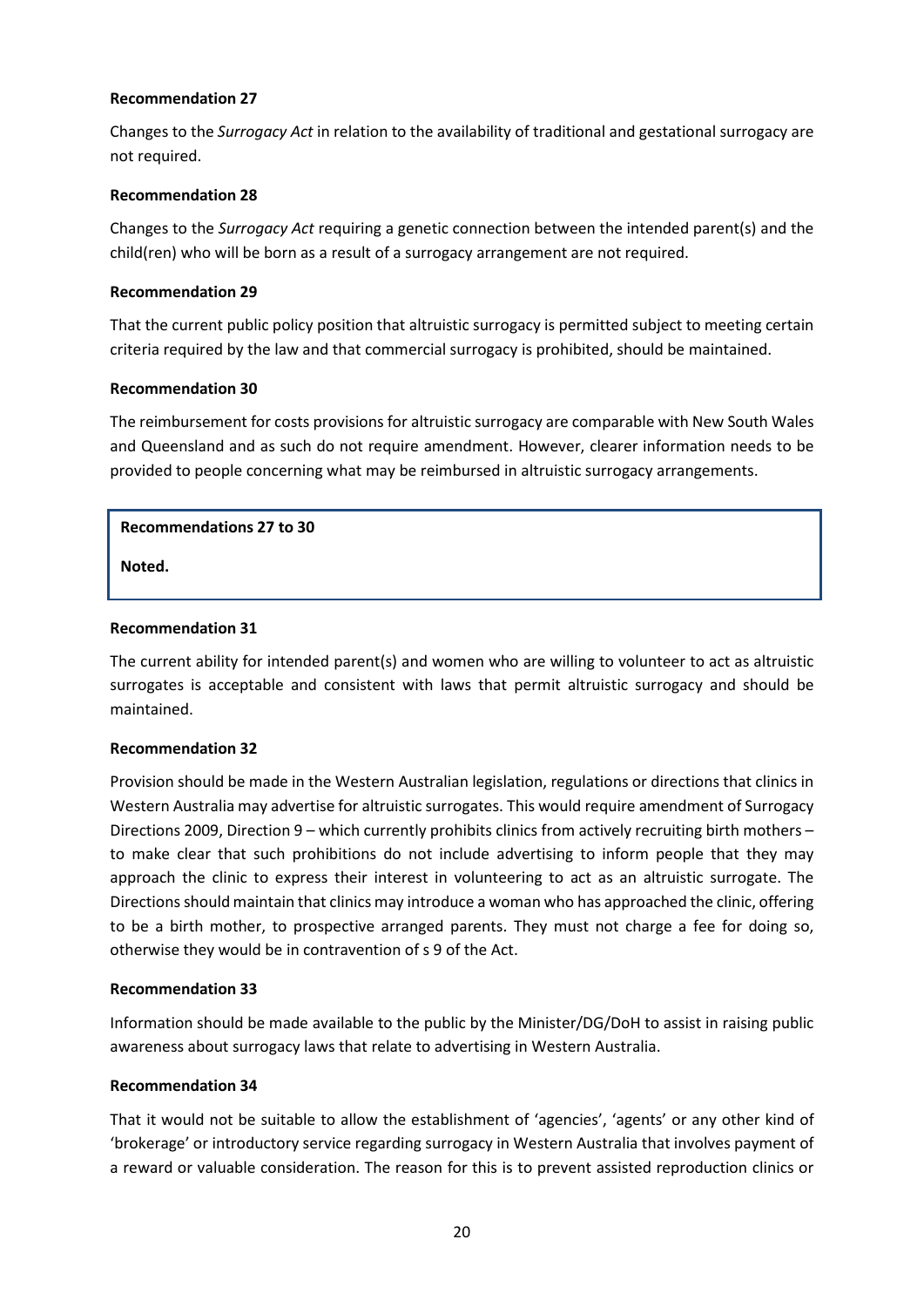other organisations profiting from assisting to arrange altruistic surrogacy arrangements, and thus transforming an altruistic arrangement into a commercial surrogacy arrangement.

# **Recommendation 35**

That prohibitions on the introduction of parties to a surrogacy arrangement for valuable consideration, and on providing a service knowing that the service is to facilitate a surrogacy arrangement that is for reward, remain as law in Western Australia.

# **Recommendation 36**

That the Minister ensures that laws, regulations, and/or directions are clear that such prohibitions do not extend to the provision of lawful services in relation to surrogacy arrangements nor prevent free and voluntary support groups from operating and enabling people to get in touch with each other.

# **Recommendation 37**

That the current law be maintained regarding surrogacy arrangements being unenforceable subject to the relevant exceptions regarding:

- the enforceability of agreements as to the reimbursement of reasonable expenses related to the surrogacy arrangement
- the ability of the Family Court of Western Australia to make parentage orders without the birth mother's consent, if that order is in the best interests of the child and the birth mother is not the child's genetic parent and at least one arranged parent is the child's genetic parent.

# **Recommendation 38**

That the Minister/DG/DoH ensure that the public is provided information about the provisions of the Surrogacy Act regarding the unenforceability of altruistic surrogacy arrangements, and the exceptions that apply.

# **Recommendation 39**

That the Minister/DG/Department work to greatly improve the availability and accessibility of information and support to the public and those who provide lawful services in relation to lawful surrogacy arrangements in Western Australia. This should include, but is not limited to, clear and accessible information about:

- the law
- what is expected of clinics, counsellors and lawyers in relation to the provision of services, support, information, and advice
- the expected and reasonable costs of a surrogacy arrangement in Western Australia.

# **Recommendation 40**

That the Department and relevant Government units and staff who are responsible for supporting the Act be adequately resourced, provided training, and supported in the commissioning and/or development of additional resources that address the shortcomings identified in information provision in this report and submissions made to the review.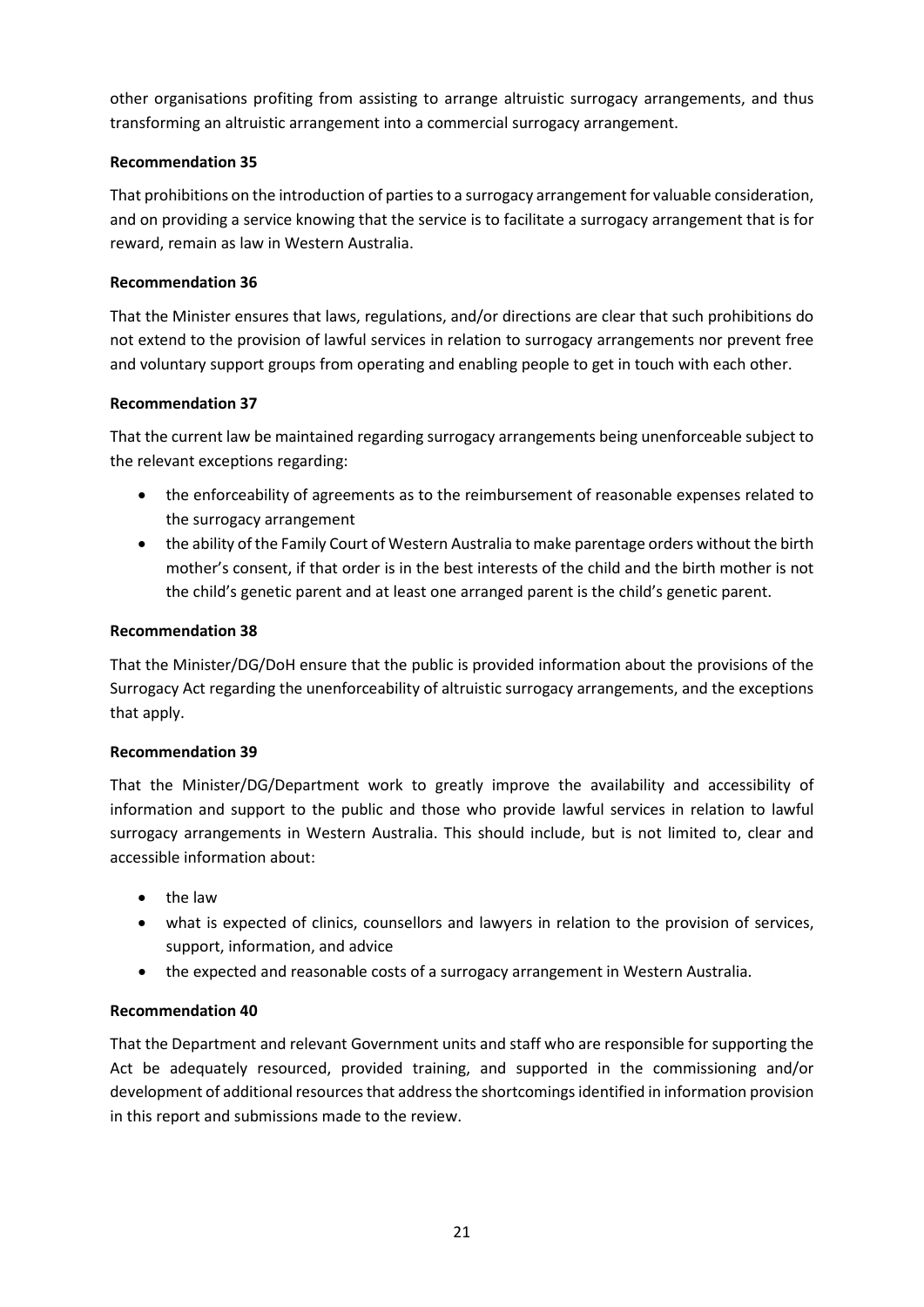Information provided by the State Government should also inform people of voluntary community support groups available to people facing issues related to infertility and inability to carry or bear a child due to their social or medical circumstances.

### **Recommendations 31 to 41**

### **Noted.**

### **Recommendations 42**

That the Western Australian Government seeks to address matters that may lead some people to travel to other jurisdictions to engage in commercial surrogacy arrangementsincluding, but not limited to:

- the current Western Australian law which serves to exclude certain people from accessing altruistic surrogacy in Western Australia
- the impact of Commonwealth citizenship and passport laws
- lack of uniformity of extraterritorial prohibitions across the states

via introducing necessary amendments to remove barriers to accessing altruistic surrogacy, consulting with the Commonwealth regarding laws that do not correspond to the public policy position taken in Australia and discussing with other jurisdictions the need for harmonisation regarding extraterritorial prohibitions relevant to commercial surrogacy.

### **Recommendation 43**

That the Western Australian Government considers the recommendations in this report in light of the need to increase access to altruistic surrogacy in Western Australia which in turn may serve to reduce the number of people from Western Australia who seek international commercial surrogacy.

### **Recommendation 44**

That the Western Australian Government amends the *Surrogacy Act* to provide for extraterritorial application of the law – consistent with New South Wales, Queensland, and the Australian Capital Territory – which would make it an offence to enter into, or engage in, other practices related to commercial surrogacy arrangements abroad and/or other prohibited practices.

### **Recommendation 45**

That the Western Australian Government consults with the Commonwealth about the provision of uniform information to the public concerning the Commonwealth laws that *'comprehensively criminalise human trafficking, slavery and slavery-like practices, including servitude and forced labour' noting 'these offences have extended geographical jurisdiction and could apply to international commercial surrogacy arrangements that involve the exploitation of the surrogate mother or the child'* (referred to by the Australian Government in its response to its House of Representatives Standing Committee inquiry into surrogacy).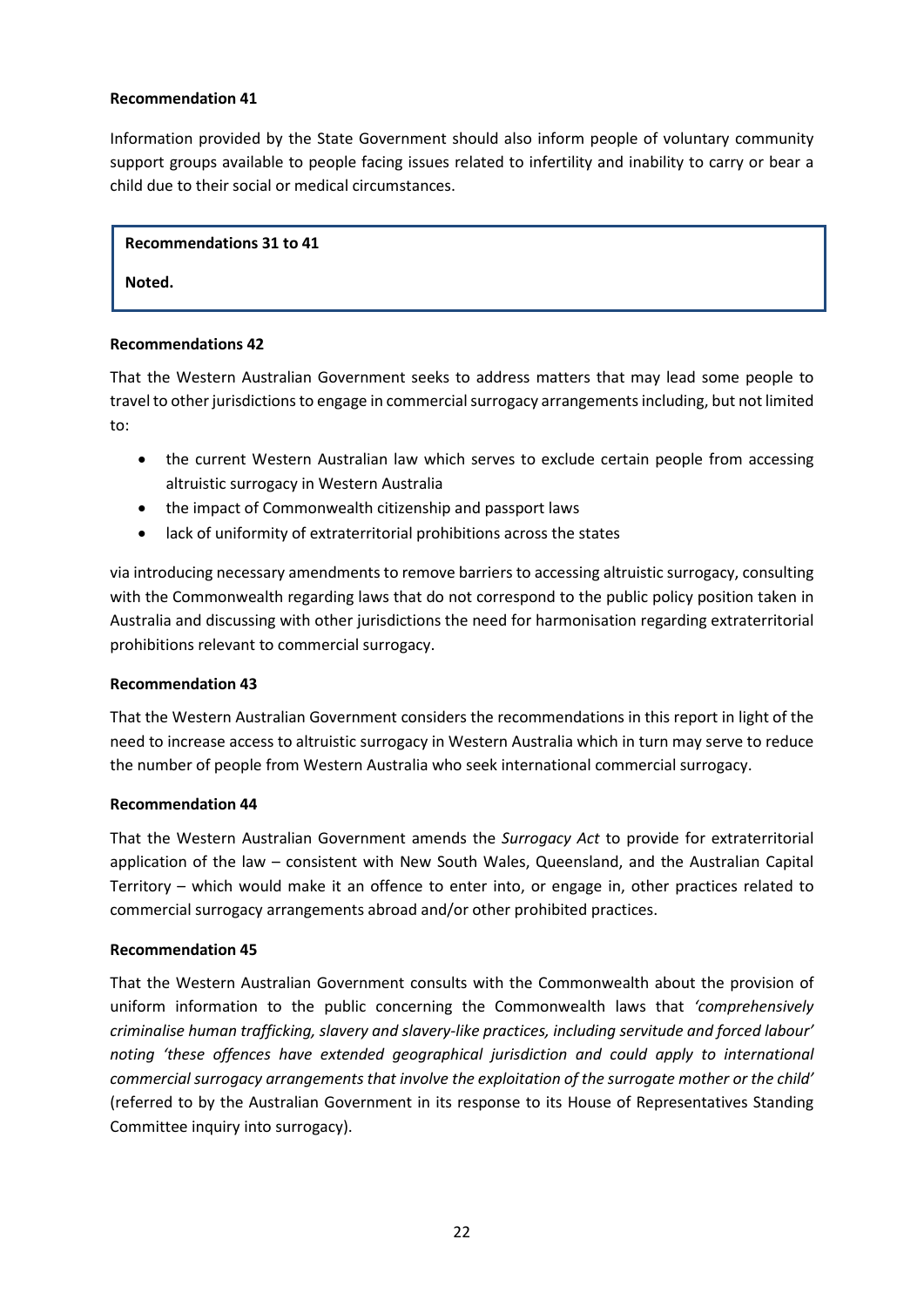That the Western Australian Government requires that all applicant parent(s) who are granted entry into Australia (on whatever basis) with a baby born as a result of an overseas surrogacy arrangement with whom they intend to reside in Western Australia, should be issued with notice that they *must*  appear before the Family Court of Western Australia within a specified time to allow the Court to consider whether the granting of parenting orders is in the best interests of the child.

## **Recommendation 47**

That the Western Australian Government monitors ongoing discussion and outcomes concerning the work of The Hague Conference on Private International Law and the Australian Law Reform Commission (ALRC) on matters relevant to legal parentage.

## **Recommendation 48**

That commercial surrogacy is prohibited in Western Australia and the findings of this review do not support changing that. Altruistic surrogacy is permitted, but only when criteria are met that are intended to ensure the psychological and sociological well-being of all parties involved, and that it is undertaken in a manner that sees the best interests of children as paramount. It would not be appropriate for the State to then endorse practices elsewhere (for example via recognition of legal parentage orders in cases of international surrogacy) that do not meet the standards agreed upon for citizens within the State or by those who choose to uphold the law rather than circumvent or breach it.

## **Recommendation 49**

That the Western Australian Government considers whether it is necessary to make explicit provision in the relevant legislation that states that the transfer of legal parentage is not available in circumstances in which a child has been born as the result of an international commercial surrogacy arrangement that offends the law in Western Australia.

### **Recommendations 42 to 49**

**Noted. Further consultation is required referencing the ongoing work led by the Council of Attorney Generals' Working Group to inform national consistency in legal and policy frameworks regulating surrogacy in Australia.**

### **Recommendation 50**

That current proposals before Parliament to amend the *HRT Act* to confer power on the RTC to advise the Minister for Health in relation to the administration and enforcement of the *Surrogacy Act* be considered an interim measure in light of the findings and recommendations of this review. In particular, the recommendations that the RTC be abolished and a new advisory body be established whose role would not be regulatory in nature.

### **Recommendation 51**

If the recommendation that the RTC be abolished is implemented, then in the future powers related to the administration and enforcement of the *Surrogacy Act*should lie with the Minister and delegates.